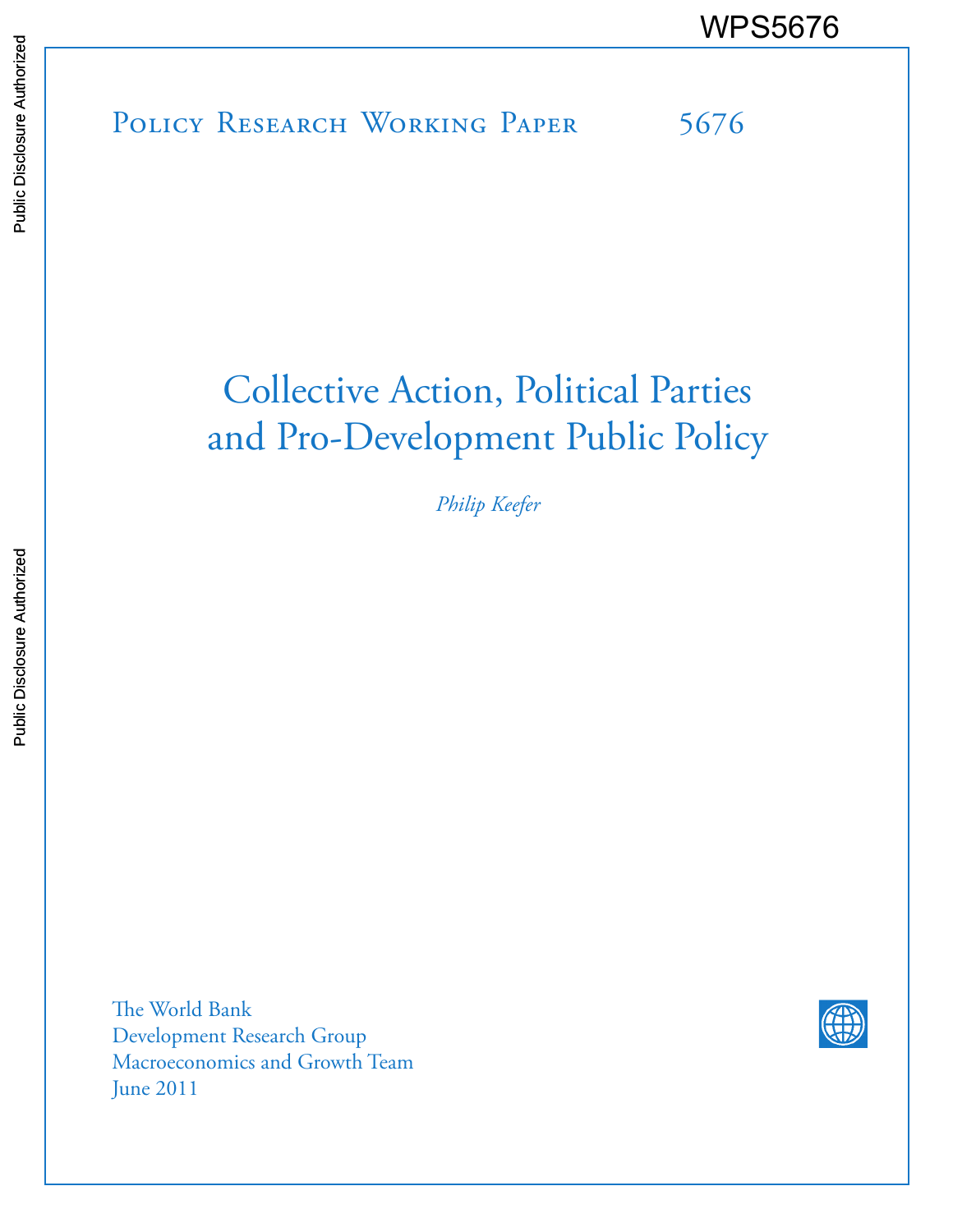#### POLICY RESEARCH WORKING PAPER 5676

### **Abstract**

Broad consensus exists that the ability of political actors to make credible commitments is key to development. An important and little-explored determinant of the credibility of political commitments is the existence of organizations that facilitate citizen collective action to sanction political actors who renege. This paper focuses on one essential organization, the political party. Three measures of political parties are used to assess crosscountry differences in the degree to which politicians facilitate the ability of citizens to act in their collective interest. Each of these measures is associated with

superior development outcomes, above and beyond the effects of competitive elections. These results have implications for understanding the extraordinary economic success of some East Asian countries and notable lags among others: East Asian non-democracies exhibit more institutionalized ruling parties than other non-democracies, while East Asian democracies exhibit equally or less institutionalized parties. The evidence suggests that greater research and policy emphasis be placed on the organizational characteristics of countries that allow citizens to hold leaders accountable.

*The Policy Research Working Paper Series disseminates the findings of work in progress to encourage the exchange of ideas about development*  issues. An objective of the series is to get the findings out quickly, even if the presentations are less than fully polished. The papers carry the *names of the authors and should be cited accordingly. The findings, interpretations, and conclusions expressed in this paper are entirely those of the authors. They do not necessarily represent the views of the International Bank for Reconstruction and Development/World Bank and its affiliated organizations, or those of the Executive Directors of the World Bank or the governments they represent.*

This paper is a product of the Macroeconomics and Growth Team, Development Research Group. It is part of a larger effort by the World Bank to provide open access to its research and make a contribution to development policy discussions around the world. Policy Research Working Papers are also posted on the Web at http://econ.worldbank.org. The author may be contacted at pkeefer@worldbank.org.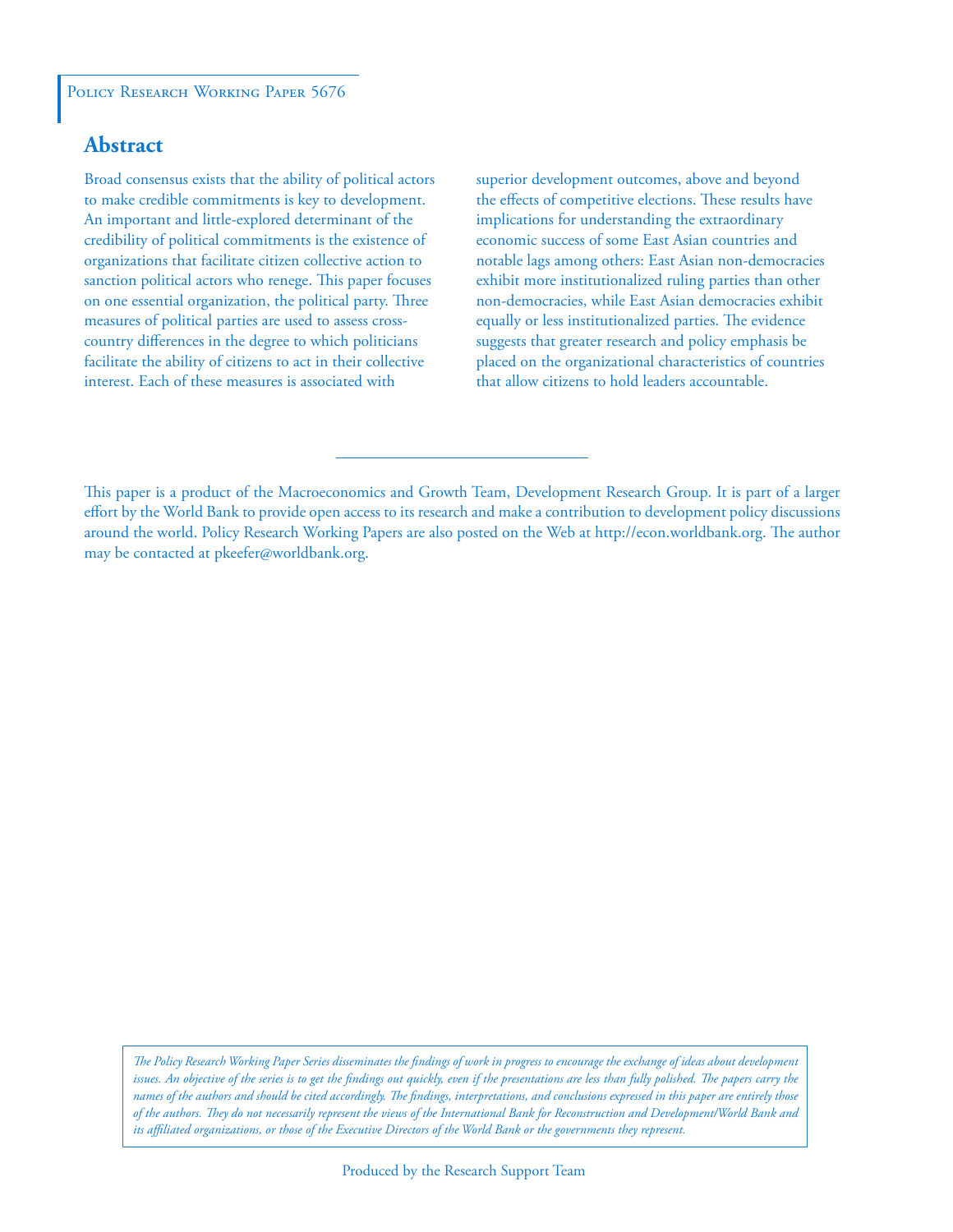## **Collective Action, Political Parties and Pro-Development Public Policy**

Philip Keefer<sup>1</sup>

Forthcoming, *Asian Development Review*

**JEL classification**: D72, H4, O10

 $\overline{a}$ 

**Keywords**: Credible commitment, collective action, service delivery, political parties, economic development

<sup>1</sup> Philip Keefer is a Lead Research Economist in the Development Research Group of the World Bank. This paper benefited greatly from comments received from Nicholas van de Walle and others at the conference on Institutions, Behavior and the Escape from Persistent Poverty, Cornell University; from Raul Fabella, Norio Usui and others at the Asia Development Review Workshop, the Asian Development Bank; and from Luis Servén. The findings, interpretations, and conclusions expressed in this paper are entirely those of the author and do not necessarily represent the views of the World Bank, its Executive Directors, or the countries they represent.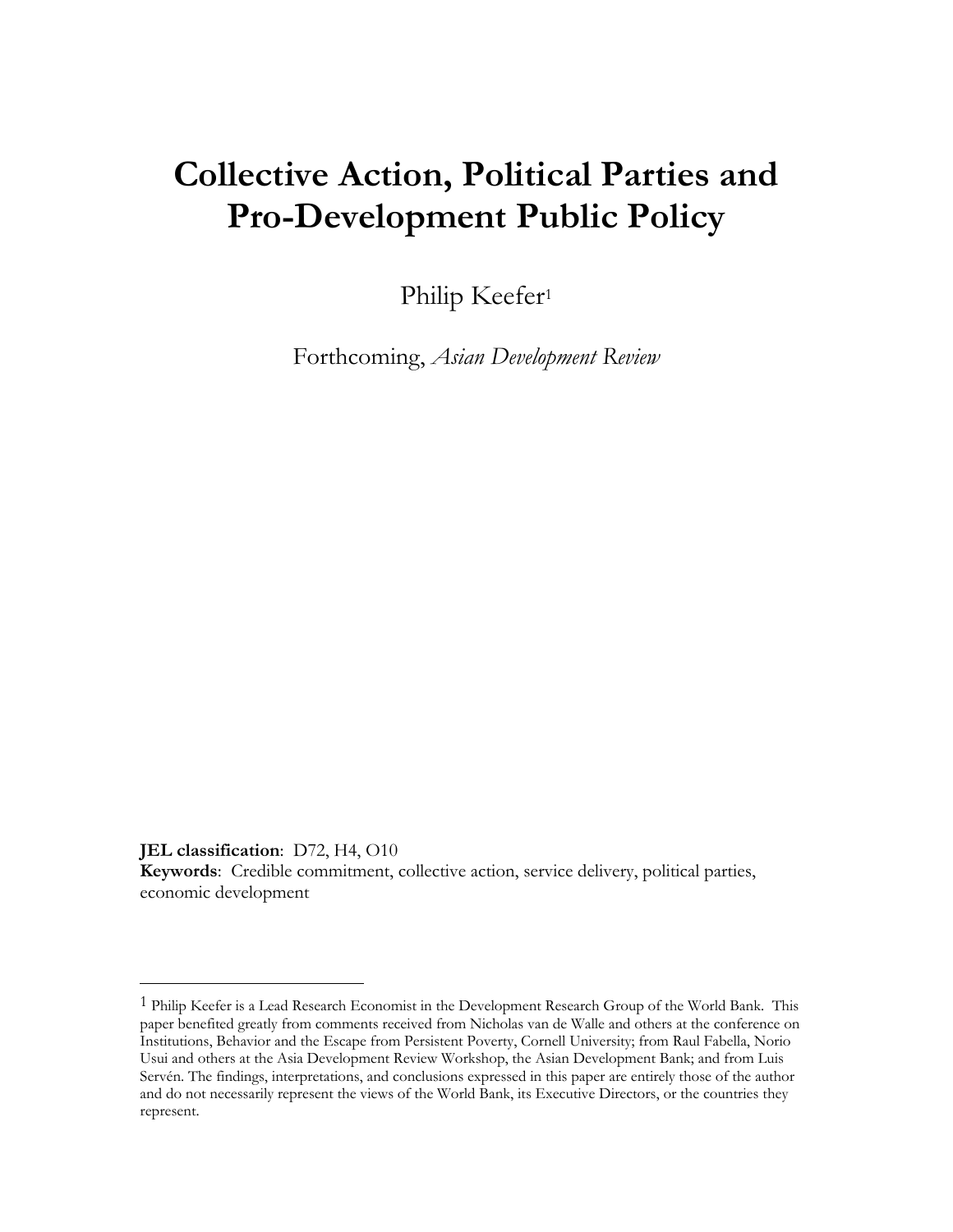#### **Introduction**

One of the longest-running debates in political economy concerns whether democracy promotes development. Critics of this thesis are quick to point to counterexamples in East Asia. The very fast growing non-democratic countries of the region – and the slowest-growing democracies – signal that democratic institutions are essential neither to persuade political decision makers to pursue growth nor to convince investors that governments will not expropriate them. What allows unelected politicians to make credible commitments to investors? Why are elections insufficient to persuade democratic politicians to pursue growth? This paper extends a growing body of research that addresses these questions by examining the ability of citizens to act collectively in defense of their joint interests. In countries where citizens have this ability, governments have greater incentives to pursue public policies in the public interest and face greater costs if they expropriate private investors. In particular, the paper offers preliminary evidence that political parties have a large effect on citizen collective action; that these effects can emerge in both nondemocracies and democracies; and underlines a seldom-remarked facet of East Asian exceptionalism: non-democracies in East Asia are much more likely to exhibit institutionalized ruling parties, independent of their leaders, than non-democracies elsewhere in the world. Democracies in East Asia, though, are not exceptional: they are no more likely – and perhaps less likely – to exhibit these arrangements than other democracies.

The first part of the paper reviews the literature on political economy and development through the lens of collective action. The organization of collective action has a modest profile in this literature. Research on more macro political economy issues generally abstracts altogether from collective action problems and assumes that citizens are organized into cohesive blocs. At the other end of the spectrum, a large, micro development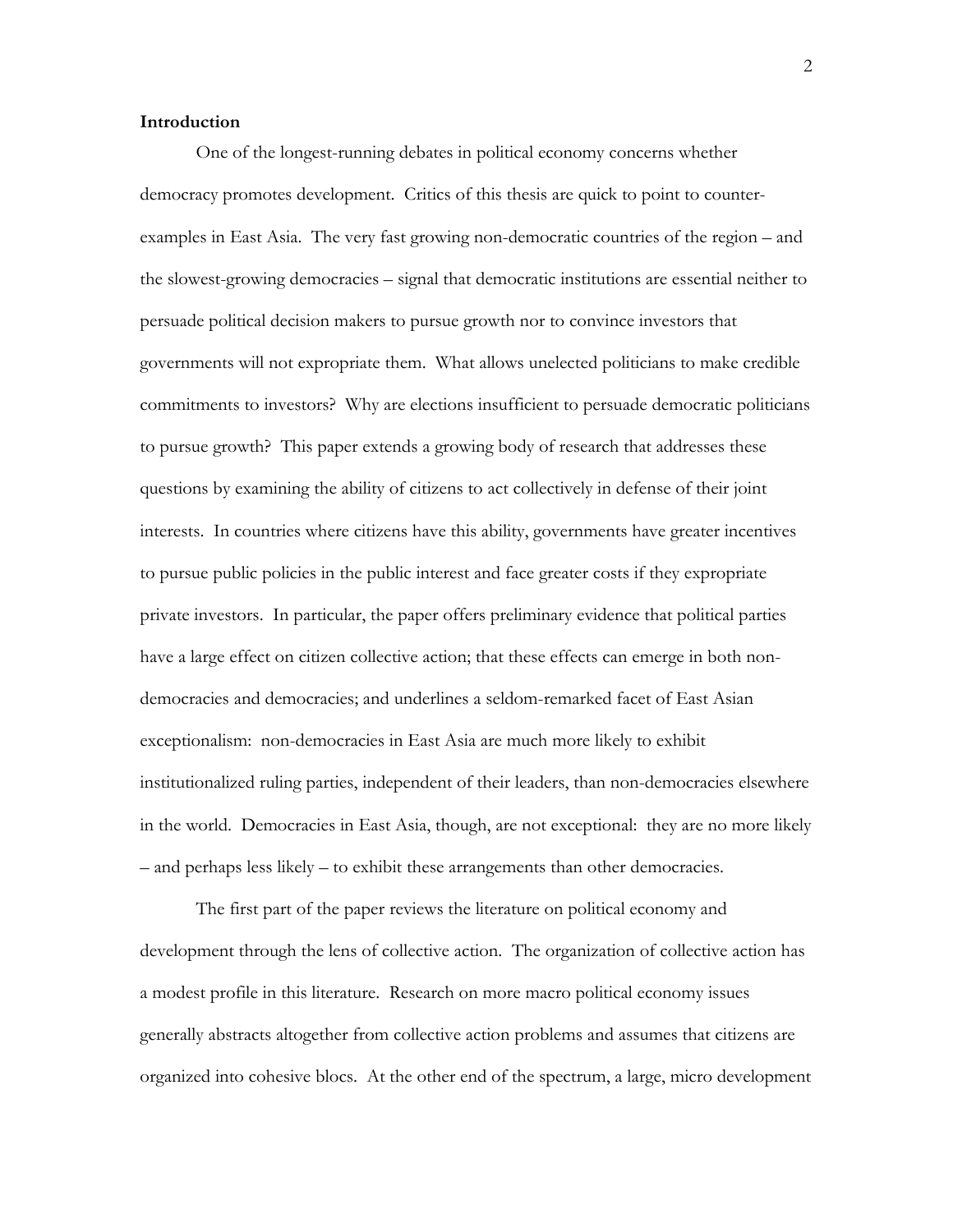literature focuses on collective action issues in the context of the common resource management or community governance; it is less concerned with the conditions under which large groups of people can be mobilized to pursue their collective interests. Both more macro and more micro research, therefore, abstracts from the organizational arrangements that are essential to facilitate this collective action by large groups of citizens.

Among the possible institutions that might mitigate collective action problems, competitive elections have received by far the most attention. The next section therefore reviews evidence highlighting the democracy puzzle and, in particular, the uneven impact of elections on development. Across all country-years, the presence of competitive elections is associated with two key inputs into growth, education and non-arbitrary government, but these effects disappear among poor countries*.* Moreover, and at the heart of debates about regime type and economic development, private investment is no higher in democracies than non-democracies.

The remainder of the paper focuses on political parties as organizations that can mitigate citizens" collective action problems. Parties are "institutionalized" if they can maintain the party"s reputation for favoring a particular policy program, facilitating the election of party candidates; or if they oblige leaders and members to systematically pursue the collective economic interests of party members. In either case, a central feature of institutionalized parties is that members can discipline leaders who fail to pursue member interests and leaders can discipline members who undermine party goals. Preliminary evidence indicates that parties able to convey a programmatic policy stance or to discipline party leaders are associated with significantly different policy choices across countries, in both democracies and non-democracies.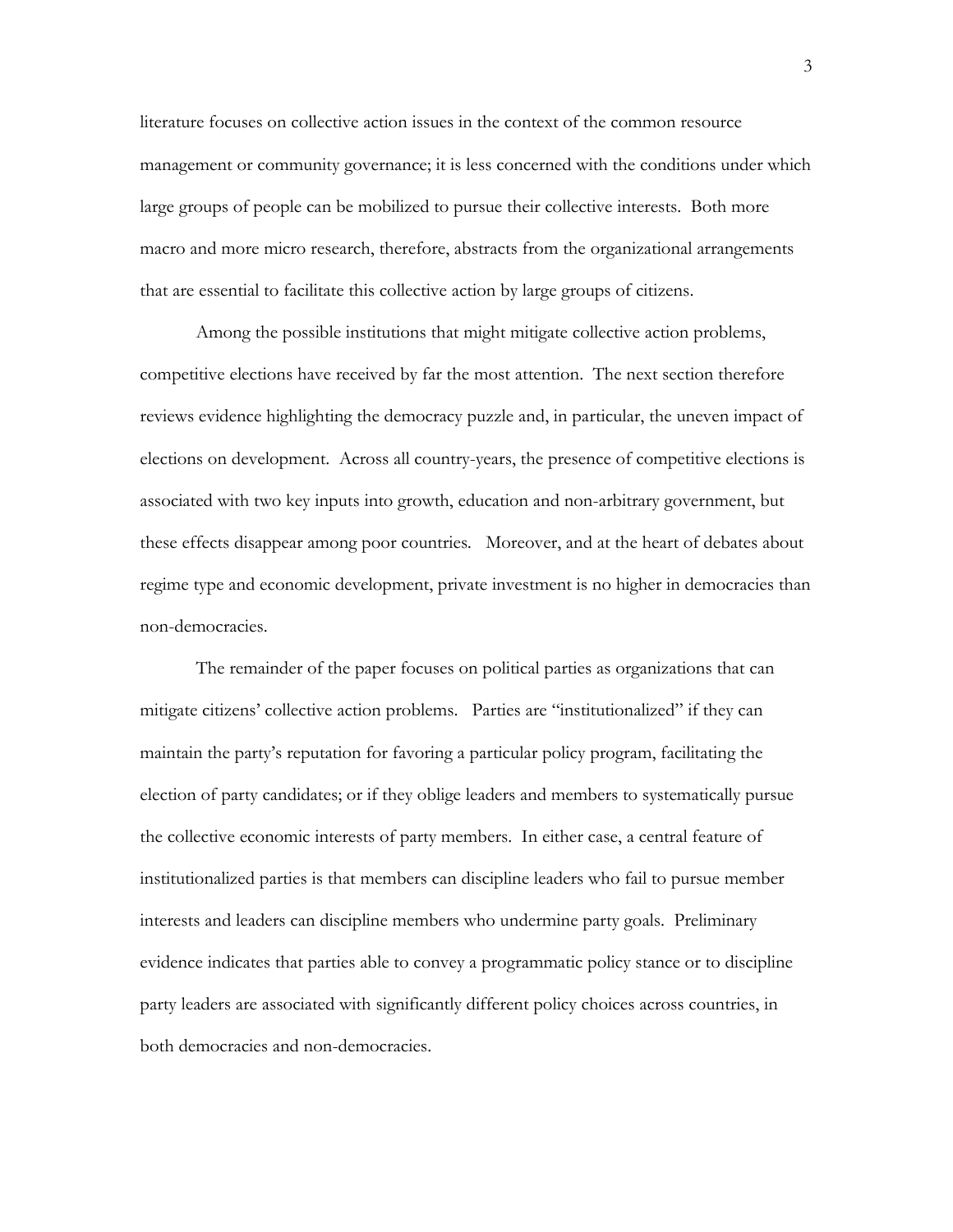#### **Collective action in political economy and development**

While credible commitment problems lie at the heart of the political economy of development, the capacity for collective action is a fundamental guarantor of credibility. First, collective action is key to curbing political rent-seeking. Citizens" ability to replace non-performing incumbents who shirk depends on the degree to which they can act collectively. If challengers represent the interests of well-organized citizens, capable of collectively holding them accountable for their commitments, challengers can credibly commit to follow better policies than the non-performing incumbent. When this is not the case, however, Ferejohn (1986) and Persson and Tabellini (2000) show that voters can limit incumbent shirking only if they can coordinate on a performance threshold such that, if the incumbent fails to meet it, they expel the incumbent no matter who the challenger is. The level of accountability is low because the incumbent has the option of taking all the available rents and foregoing re-election. When citizens lack even the ability to coordinate implicitly on such a performance threshold, incumbents have almost unlimited ability to shirk on their obligations to citizens.

Second, political incentives to provide public goods are weak when citizens cannot act collectively to hold them accountable for promises to provide them. In this setting, incentives to provide public goods that benefit all citizens are low relative to political incentives to pursue policies that target benefits to narrow groups of citizens (Keefer and Vlaicu 2008). Though Keefer and Vlaicu (2008) do not address collective action explicitly, a natural extension of their argument is that precisely when broader groups of citizens can act jointly to hold politicians accountable for promises related to public good provision, politicians can credibly commit to the provision of public goods. Keefer (2007) argues that young democracies pursue exactly these types of policies, consistent with the hypothesis that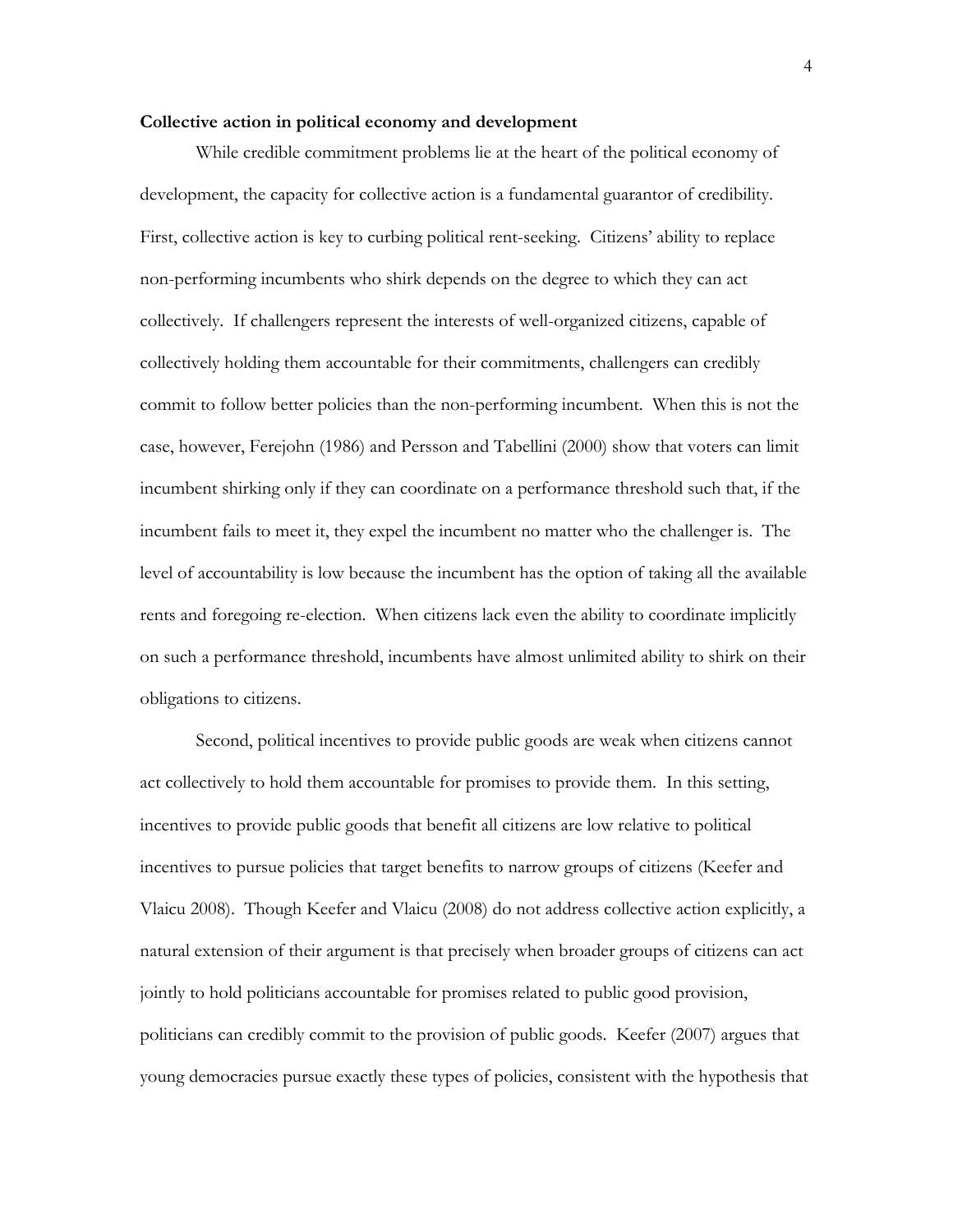political competitors in younger democracies are less able to make credible commitments to broad groups of citizens. He interprets the years of continuous competitive elections as capturing the ability of politicians to make credible commitments to citizens. The analysis here examines mechanisms through which citizens might be able to act collectively to enforce such commitments, making them credible.

Third, private investment is less when private investors are not confident that government efforts to expropriate any one of them will be met by collective action by all of them to repel these efforts. The problem of credible commitment and investment has been the subject of extensive study, though researchers have tended to abstract from the role of collective action. Acemoglu and Robinson (2002) explore the consequences for political and economic development when elites (in non-democracies) and non-elites (in democracies) cannot credibly commit not to expropriate each other when they are in power. When the threat of revolution by non-elites is sufficiently high, for example, and inequality sufficiently low, elites extend the franchise to non-elites. This argument assumes that both elites and non-elites can act collectively. For example, it requires that elite and non-elite leaders can make credible commitments to members of their respective groups to pursue policies preferred by group members. The degree to which this is the case varies substantially across countries. To the extent that elites and non-elites cannot act collectively, or that elites under democratization can disrupt collective action by non-elites, as in Baland and Robinson"s (2008) analysis of Chilean politics prior to the secret ballot, it is no longer clear that democratization protects non-elites from expropriation.

Gehlbach and Keefer (2009, 2010) directly analyze the ability of investors to act collectively to prevent expropriation in a non-democratic setting. In their (2009) model, the key barrier to collective action is incomplete information: individual investors do observe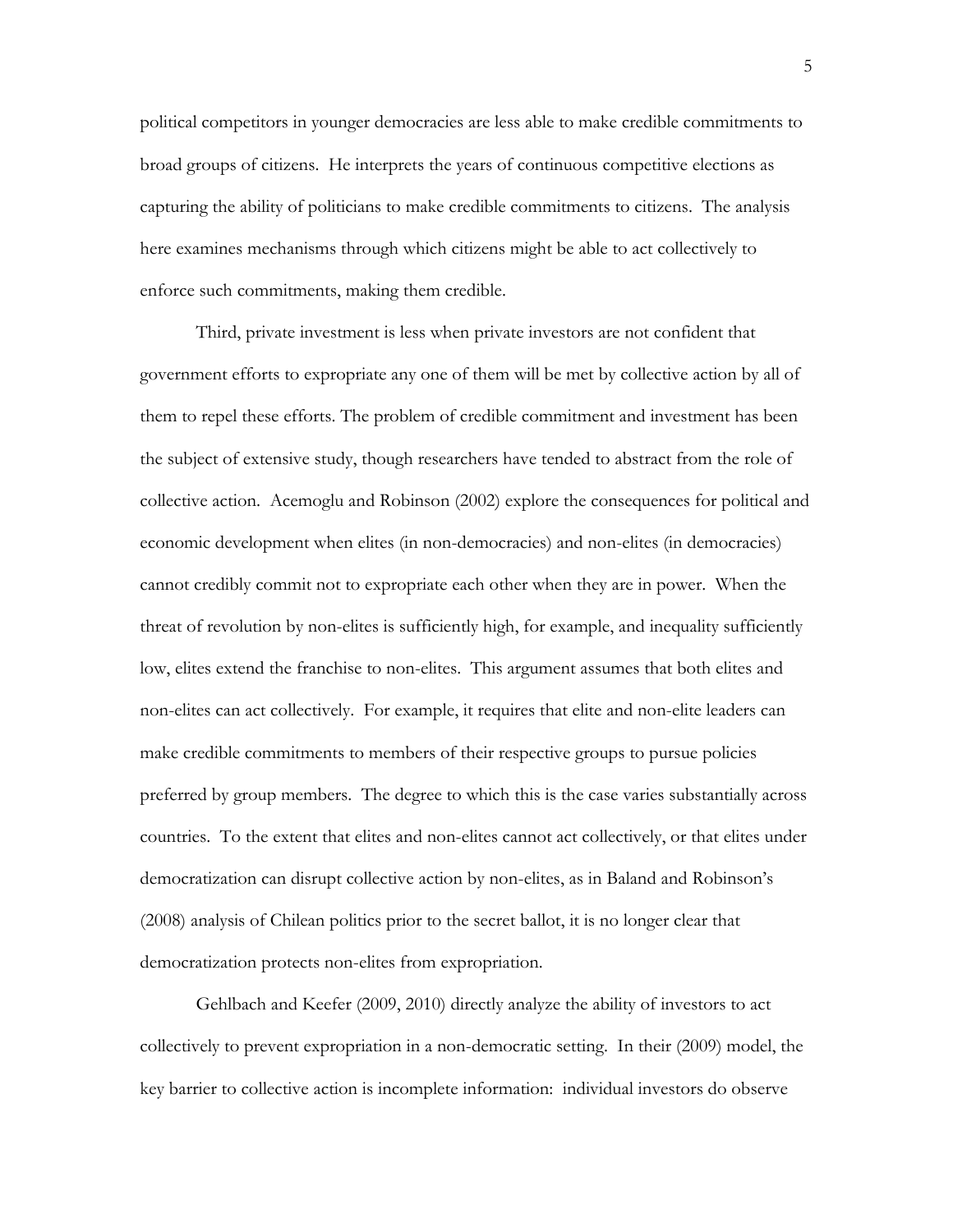only their own expropriation, not the expropriation of others. Dictators can increase investment by allowing some in society to belong to an institutionalized ruling party, characterized by favored access to information on the dictator"s expropriation decisions. They show, in Gehlbach and Keefer (2010), that private investment is significantly higher in non-democracies that have more institutionalized ruling parties.

Finally, even the process of governing requires collective action: leaders must rely on a large group (the public administration and other politicians) to approve and implement public policies. Gehlbach and Keefer (2009) extend their model to bureaucracies to highlight the importance of credible commitment to public sector performance. Rulers seeking to persuade public officials to exert greater unobserved effort can use bonuses in exchange for the achievement of (observable) outcomes. If those bonuses are not credible, however, rulers cannot easily elicit effort and public sector performance drops.

In each of these cases, the ability to act collectively serves to cement the credibility of commitments: citizens who can act collectively can more easily hold challengers accountable for promises to pursue different policies than badly-performing incumbents, to provide public goods, to refrain from expropriation, or to reward civil servants for conscientiously implementing policies in the public interest.

The foregoing ignores a large literature on collective action that focuses on issues other than credible commitment. In the literature pioneered by Mancur Olson (1965), scholars explain special interest influence as a consequence of special interests' greater ability to solve collective action problems compared to the general public. Work in this tradition points to characteristics of special interests that favor or disadvantage their ability to influence public policy. It does not ask why the general public is more vulnerable to special interests in some countries than in others. It points to one set of hypotheses about political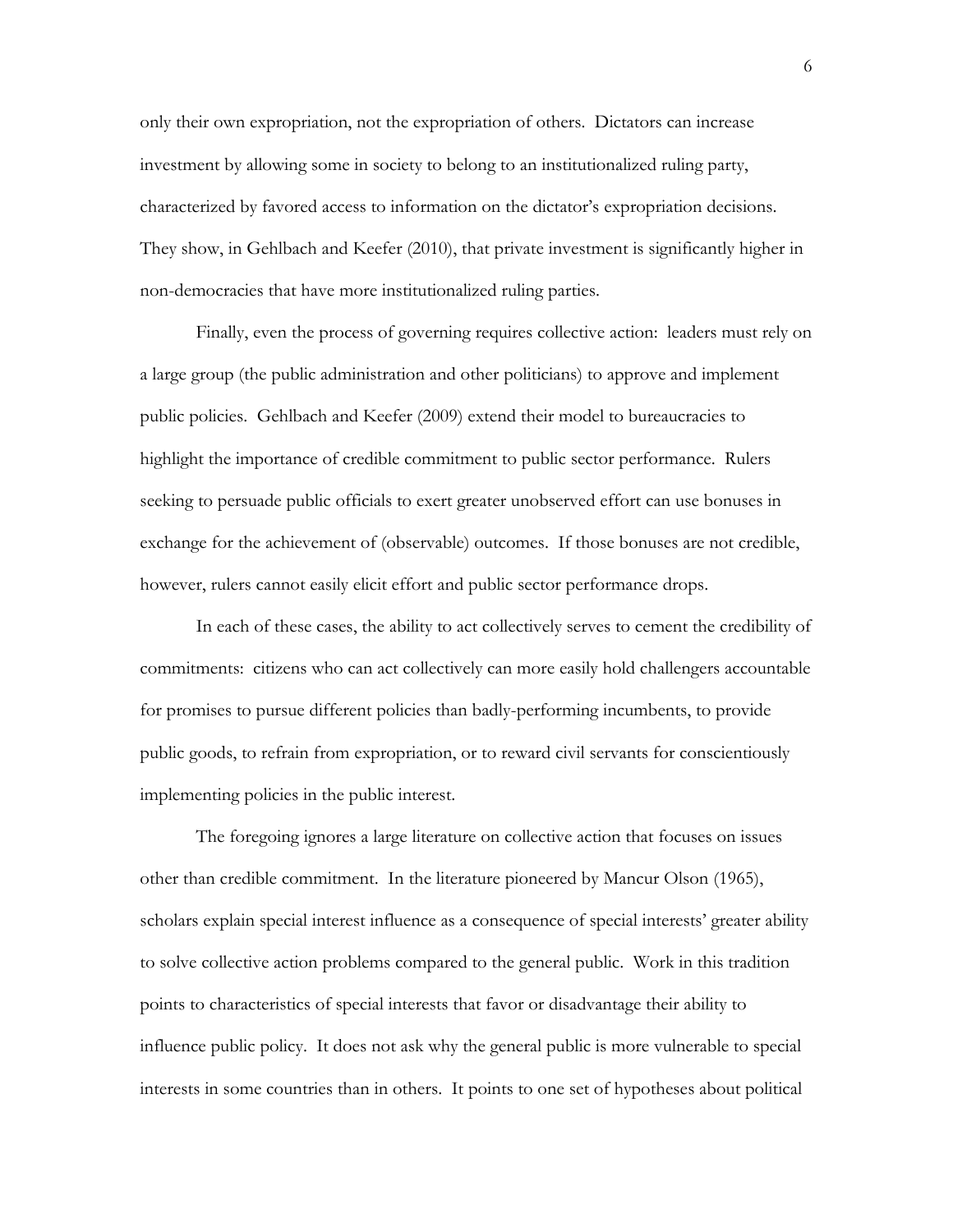economy (the degree to which the ability of special interests to organize affects their influence on policy) but not another (related to the ability of the general public to organize). In development, the classic application of this logic is Bates (1983), who shows that wellorganized large agricultural and industrial interests were able to extract advantages at the expense of poorly organized, though far more numerous, peasant farmers.

Another literature examines collective action in the context of maintaining common pool resources. It is not generally aimed at the collective action problem of replacing poorperforming incumbents, however, and focuses instead on differences across communities in their ability to manage common property. This work pays close attention to the organizational arrangements through which communities address this challenge, but largely abstracts from the characteristics of political competition through which leaders of the organizations, or of the communities, are selected. Libecap (1993), for example, links the special interest and common pool literature by exploring how the solution to common pool problems (in fisheries, oil wells, or land management) depends not only on the characteristics of the common pool and the limits to organizing a response to them (particularly when the users number in the thousands, or the common resource is hard to monitor), but also on the constellation of special interests surrounding the resource, which influences the arrangements that societies can make to avoid waste.

Research on more local level common resource problems and the actions of smaller communities is more typical of the development literature. However, particular solutions that emerge from this literature, as described in Ostrom (1998), such as face-to-face interactions and norms of reciprocity among group members, are less relevant determinants of the collective action problem of expelling a non-performing incumbent or persuading politicians to provide public goods across a large jurisdiction. Face-to-face solutions to the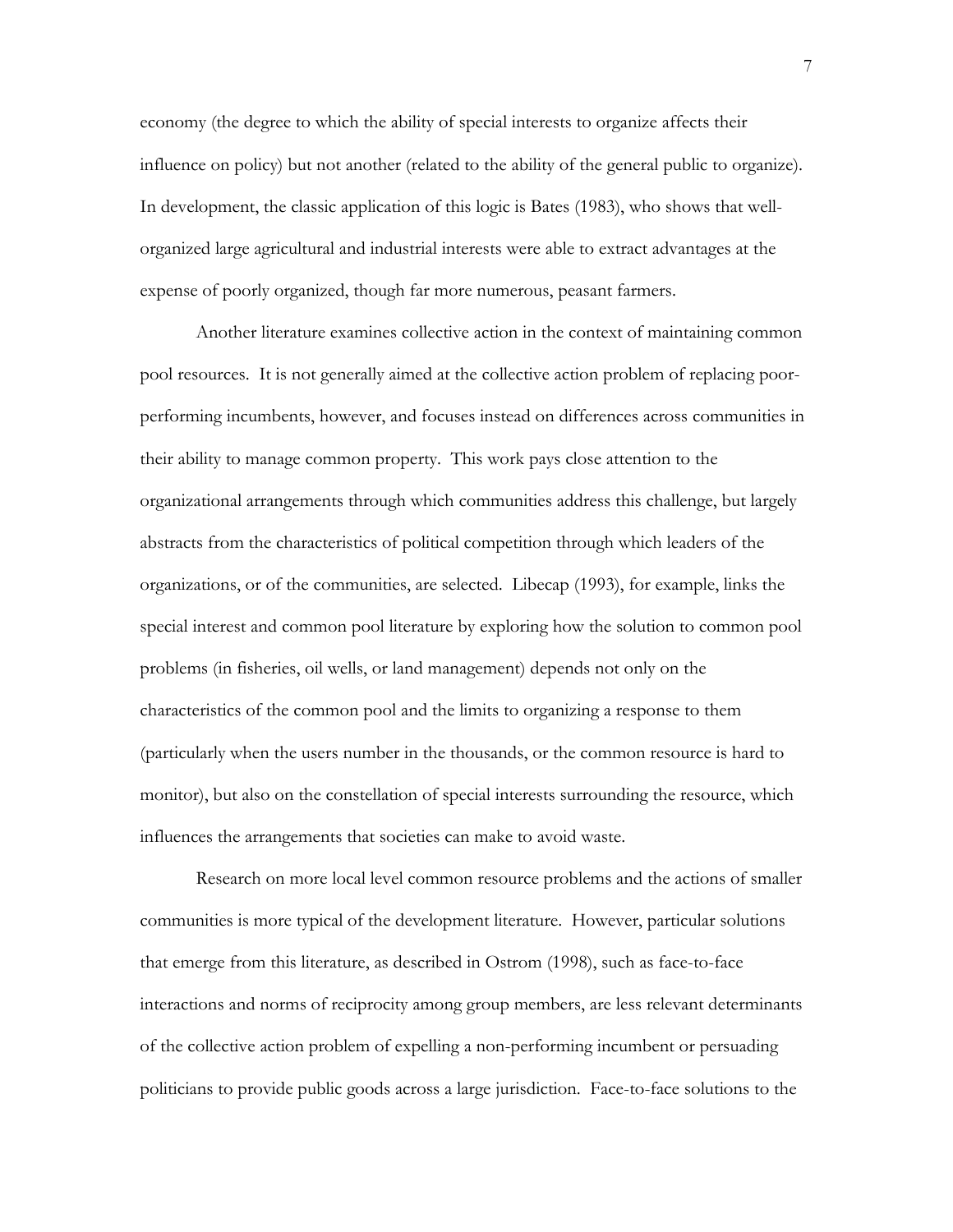expropriation threat are typically labeled "cronyism", and are considered second-best ways to attract private investment. In fact, an explicit conclusion of this research is that, since common property is more difficult to manage in large jurisdictions, management should be pushed to the smallest jurisdiction possible (Ostrom 2000). However, a large set of important public policies cannot be easily removed from the domain of large jurisdictions.

Consistent with Ostrom"s (2000) advice, interventions to promote economic development have increasingly focused on community-based or –driven development, constituting seven billion dollars of World Bank lending in 2003 (Mansuri and Rao 2004). Mansuri and Rao (2004), based on their review of empirical assessments of these programs, including Rao and Ibáñez (2005 and Araujo, et al. (forthcoming), conclude that local elites generally drive program decision making. Success (e.g., in targeting resources to the poor) depends largely on the degree to which elites act benevolently or to which their own interests are served by targeting. This suggests that the institutional arrangements introduced by community-centered development projects to ensure targeted populations benefit are generally insufficient to ensure collective action sufficient to offset elite influence.

These arrangements generally take the form of procedures that allow citizens to participate in selecting projects, in assemblies or consultative groups or through actual elections (local plebiscites). It is, however, well-known that such mechanisms may be insufficient at both the local and national levels. The literature, and the cross-country comparisons reviewed below, offer mixed evidence that simply allowing citizens to vote in competitive elections reduces collective action costs sufficiently to yield better outcomes in most policy areas. At the local level, Platteau and co-authors argue in a series of contributions that the ability of local communities to act collectively *vis à vis* local leaders has a large effect on the benefits they can extract from grants made by donors to communities,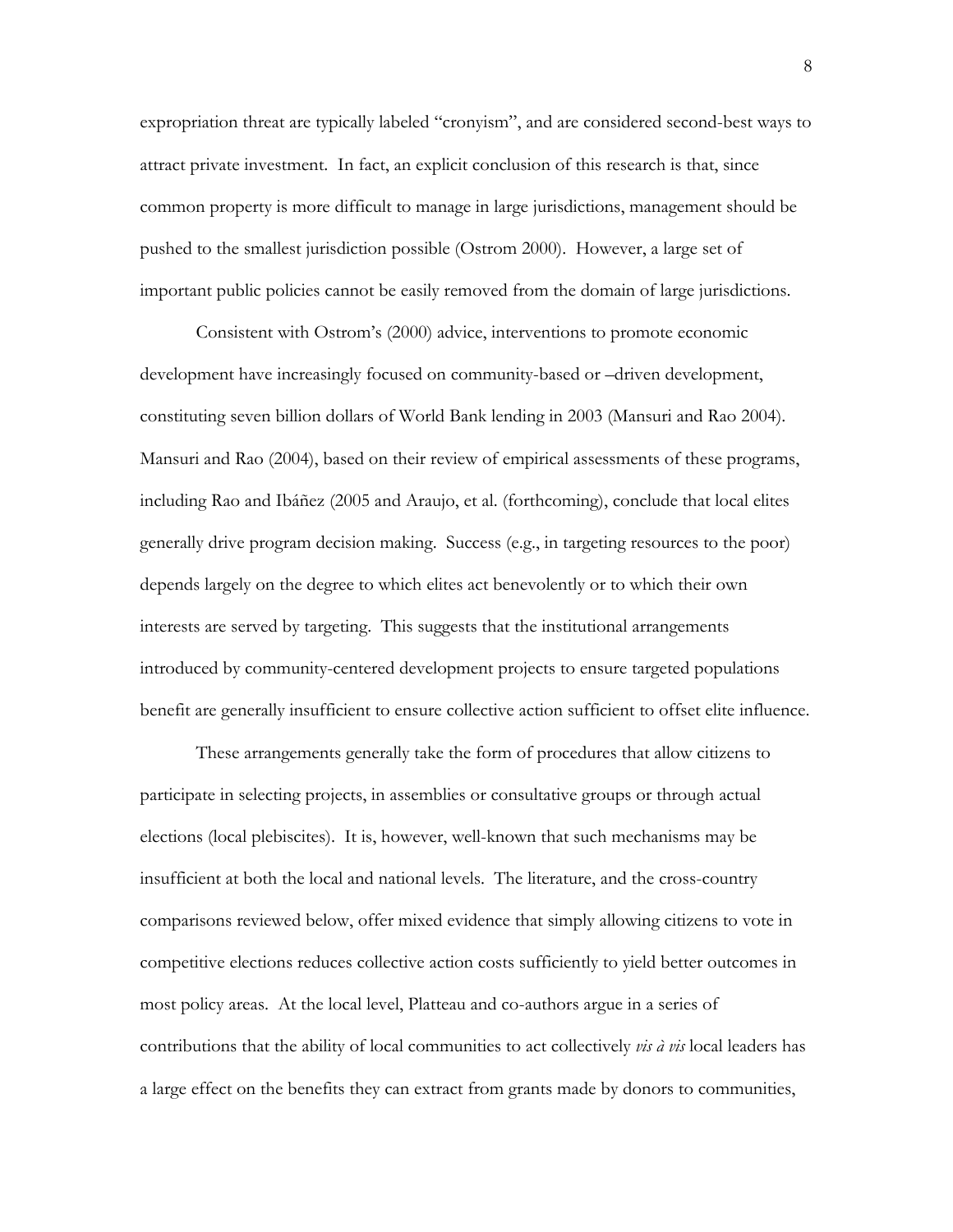but that the arrangements in CDD-type projects are often insufficient to improve this ability (see, e.g., Platteau 2004 and Gaspart and Platteau 2007). Findings such as those of Olken (2007) are therefore unsurprising: the ability of villagers to interrogate elites about the quality of road construction has little effect on elite corruption, and that the only institutional arrangement with a significant effect is performance audits by higher level governments. The theoretical and empirical literature offers little reason to expect that a forum to interrogate elites is necessary or sufficient to offset the collective action problems that prevent citizens from holding elites accountable.

The remainder of the paper focuses on citizens" ability to replace non-performing leaders at the national level, but the lessons are relevant to efforts to structure communitybased development programs. First, competitive elections are, by themselves, insufficient. Second, organizational solutions to this collective action problem – particularly political parties – are important. Third, preliminary evidence suggests that public policies differ significantly in the presence of political parties that can solve citizens" collective action problems.

#### **Empirical approach**

Many scholars have attempted to infer the causal effect of democracy on outcomes. The variety of approaches they have used underlines the difficulty of reaching causal conclusions. Most research has relied either on specifications that look only at over-time changes, using lagged dependent variables or fixed effects, or at cross-sectional estimations that use instrumental variables. Since most of the variation in institutional variables is crosssectional, since regime change itself is endogenous, and since time-varying instruments are scarce and rarely used, the interpretation of fixed effects estimates is uncertain. On the other hand, arguments about the excludability of geographic or historical instruments from cross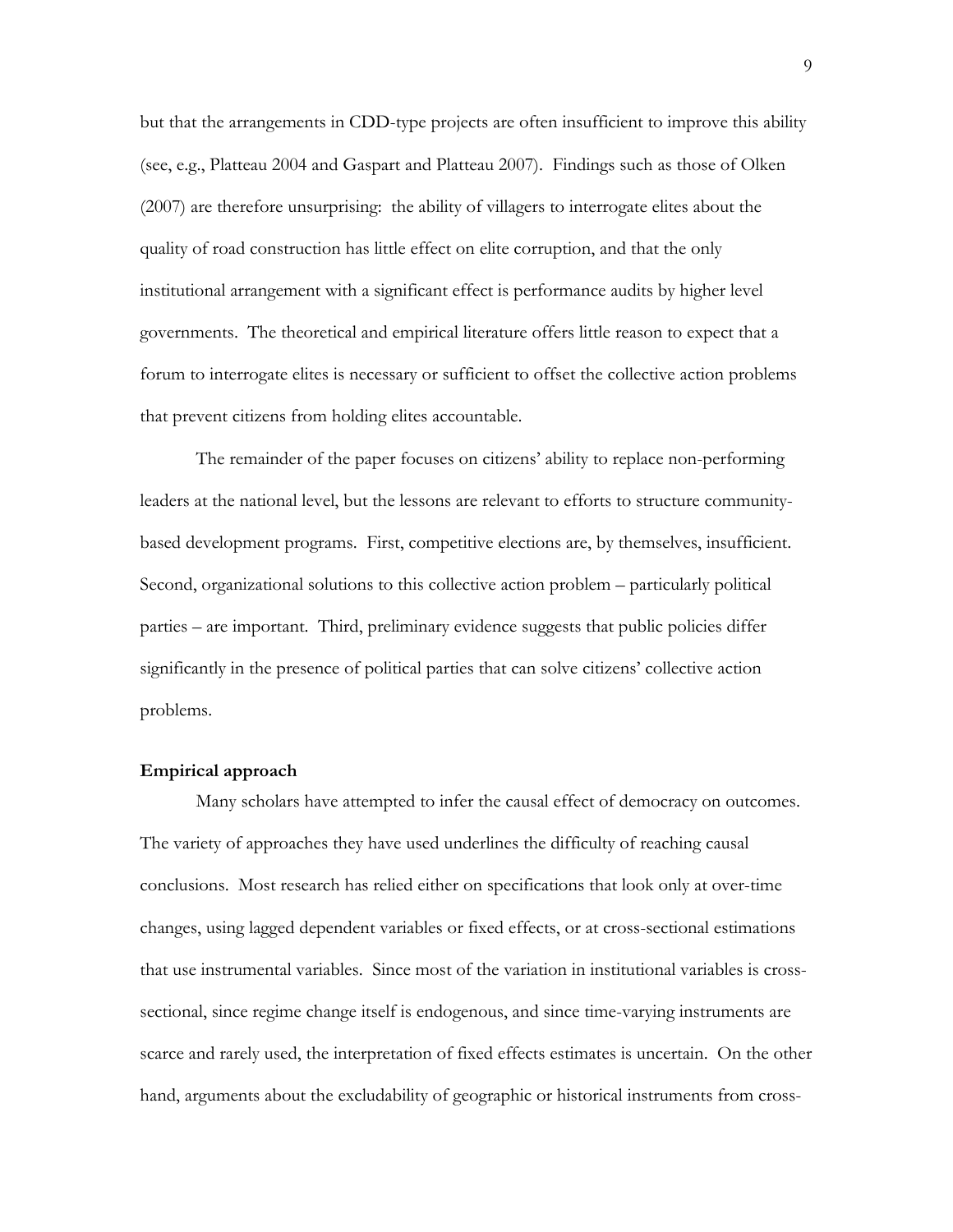sectional regressions are not always plausible. At the same time, previous studies have generally focused on democratization, interpreted broadly and typically using Polity indicators of democratization that reflect a range of *de facto* performance characteristics of countries (e.g., are executives constrained in fact, if not *de jure*?).

Given the fairly unsatisfactory state of the art in identifying the causal effects of institutional arrangements in cross-country comparisons, this paper is far less ambitious regarding documenting causal inference. However, it is more ambitious in its effort to disaggregate the specific attributes of countries that favor development-friendly outcomes. Rather than looking at broad and subjective indicators of democracy, such as those in Polity, it focuses on narrowly-defined and objectively-measured institutional arrangements.

The analysis is based on estimates of  $y_{it} = \beta_0 + \beta_1 * (collective action_{it}) + X_{it}\beta_2 + \varepsilon_{it}$ , where *it* indexes country-years; *y* represents various development-relevant outcomes; *collective action* represents a number of collective action variables, including competitive elections; and **X** a range of controls that might affect the costs to citizens of engaging in collective action independent of the particular collective action variable that is the focus here. Yearly observations exaggerate statistical significance, since most estimated effects are driven by cross-country differences that change little over time. To counter this effect, clustered standard errors, which assume errors across observations within countries are not independent, are reported. However, estimated effects from data averaged over countryyears are similar to those based on country-year observations.

The standard strategy to minimize omitted variable bias in the estimates  $\beta_1$  of institutional effects on development outcomes relies on instrumental variables. The strategy is not viable in the current setting for two reasons. First, if one accepts the premise of much of the empirical research on democracy and development, that particular geographic and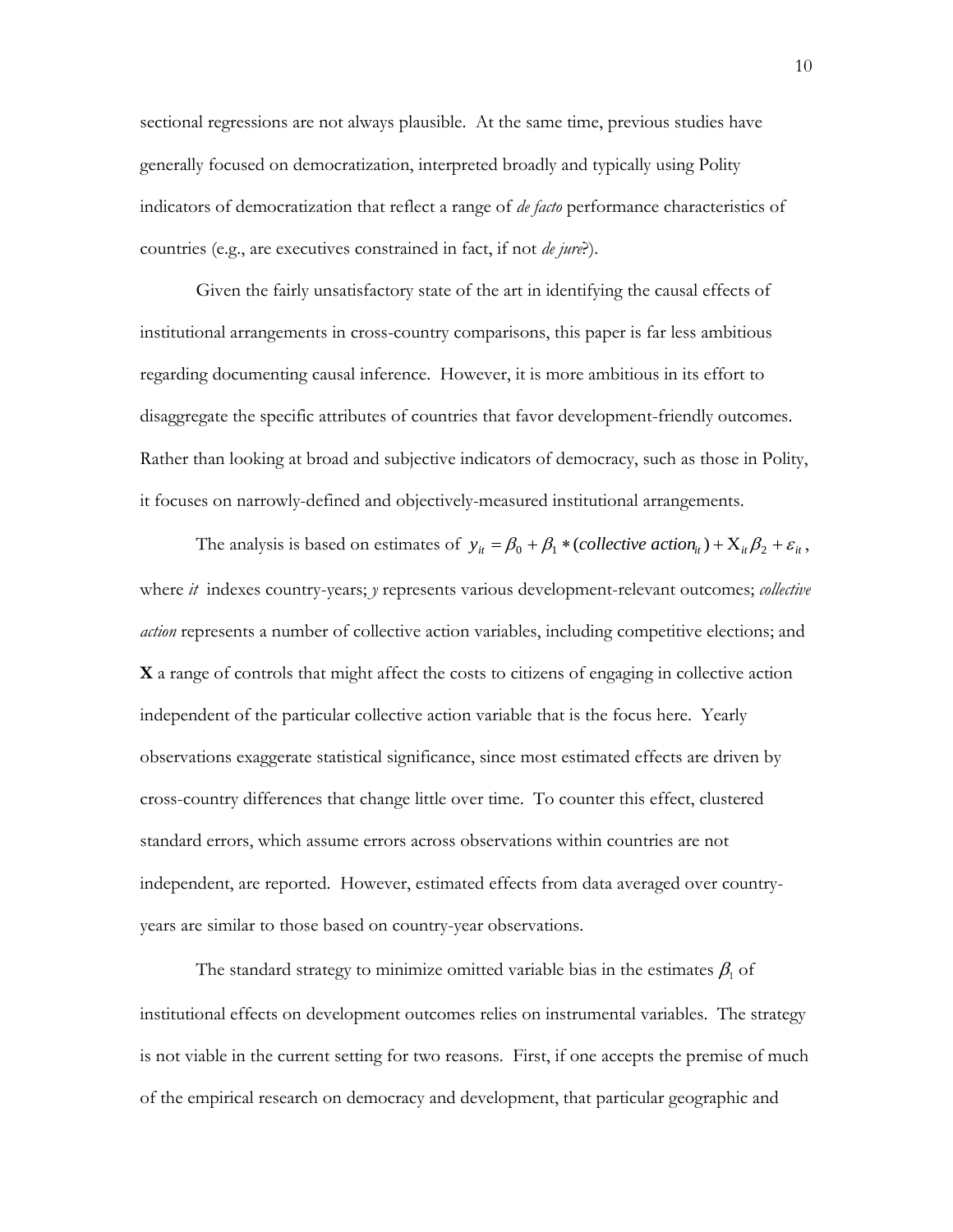historical characteristics of countries are valid instruments for the Polity measures of democracy, then they are almost surely invalid instruments for identifying the causal effects of precise organizational and institutional features that capture only one potential determinant of the Polity measures. That is, if the instruments identify the overall functioning of democracy, then their effects on development outcomes are unlikely to operate only through specific institutional arrangements that facilitate collective action by citizens. But this implies that the instruments cannot be excluded from the main estimation.

Second, and simply, research examining multiple institutional determinants of development outcomes requires multiple, independent instruments. There are simply not enough of these to go around; no instruments allow for the separate and simultaneous identification of the independent effects of competitive elections and organizations that promote citizen collective action.

Another standard response to endogeneity issues is to exploit within-country variation over time using country fixed effects. Apart from the fact that within-country changes in institutional arrangements are themselves endogenous, this approach requires that within-country variation be representative of overall variation. This is more likely when within-country variation is a large fraction of overall variation in the phenomenon of interest. This is unlikely to be true for either the dependent or independent variables of interest here. Country fixed effects explain 70 to 80 percent of the variation in the policy variables examined here. They also account for 75 percent of the variation in the age of the government party and 69 percent of the variation in whether the average party is programmatic or not.

While the estimation procedures themselves cannot support causal interpretations of  $\beta_1$ , the correlations documented in the analysis nevertheless advance our understanding of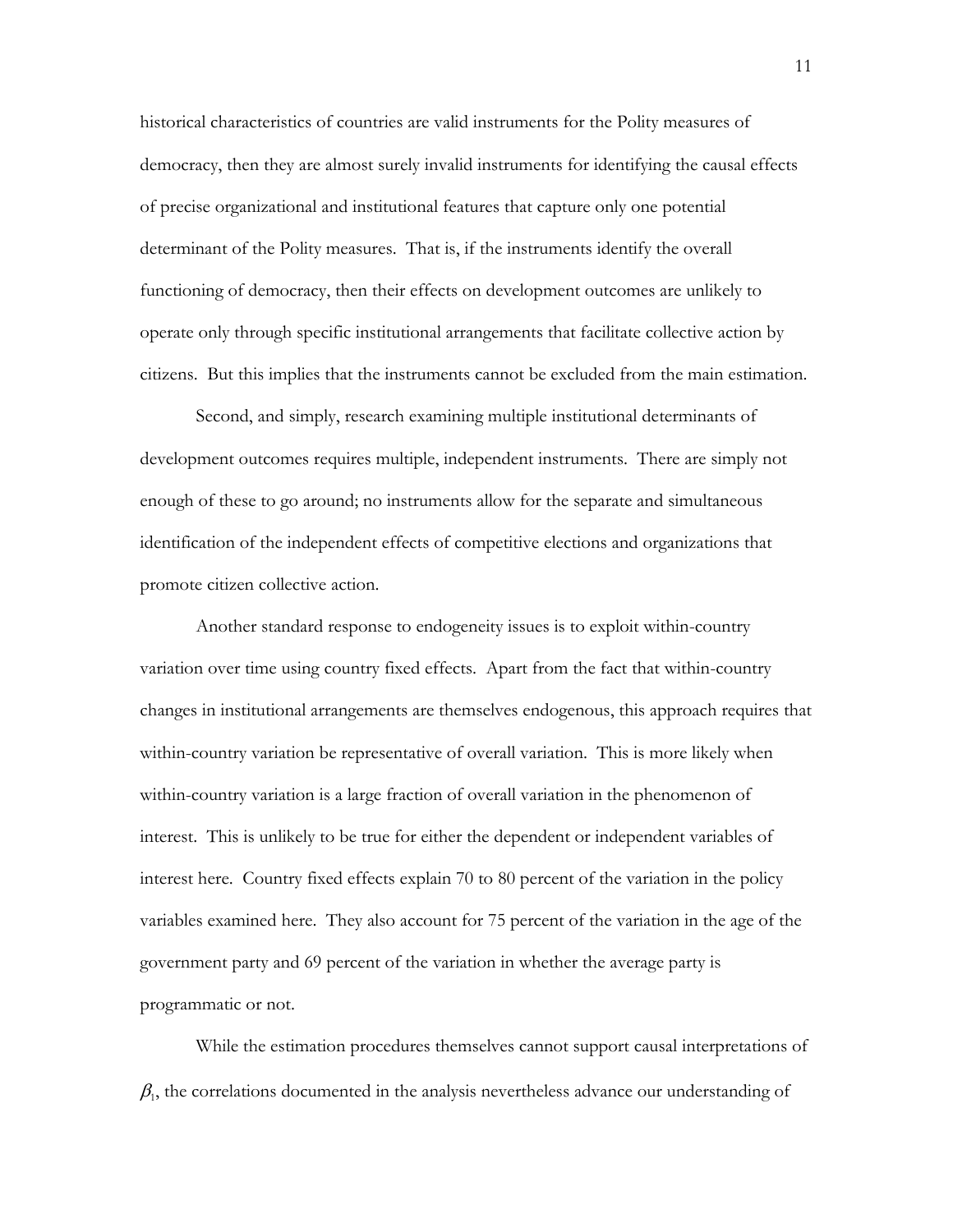institutions and development in two ways. First, they demonstrate a previously unidentified relationship, between citizens" ability to act collectively and development outcomes, for which theory provides a causal explanation. Second, they demonstrate that other measures of collective action are more strongly associated with development outcomes than competitive elections. The results of this "horse race" are less likely to be the spurious outcome of omitted variable bias to the extent that omitted variables have a similar influence on both variables, though this assumption is evidently not testable.

#### **The uneven impact of elections on development**

Though competitive elections could be viewed simply as a vehicle for reducing individuals" costs of influencing politician behavior, they are more accurately seen as lowering the costs to the general public of acting collectively to remove poorly performing incumbents. State-sponsored competitive elections solve the coordination problem of when and how citizens should act collectively, while subsidizing the machinery of collective action (elections themselves). The evidence presented in this section points to generally favorable policy effects of competitive elections, though among poor countries these effects disappear, and competitive elections appear to have no association with private investment.

Tables 1 and 2 identify the association between competitive elections and various development-relevant outcomes, holding constant income per capita (real, purchasing power parity-adjusted), and exogenous country features that might influence the public policy or the ability of citizens to organize collectively, independent of the presence of competitive elections: the land area of the country, its total population, and the fraction of the population that is rural or under the age of 15. Five development-related outcomes are considered: gross secondary and primary school enrollment from *World Development Indicators*, capturing whether government policies towards education, including school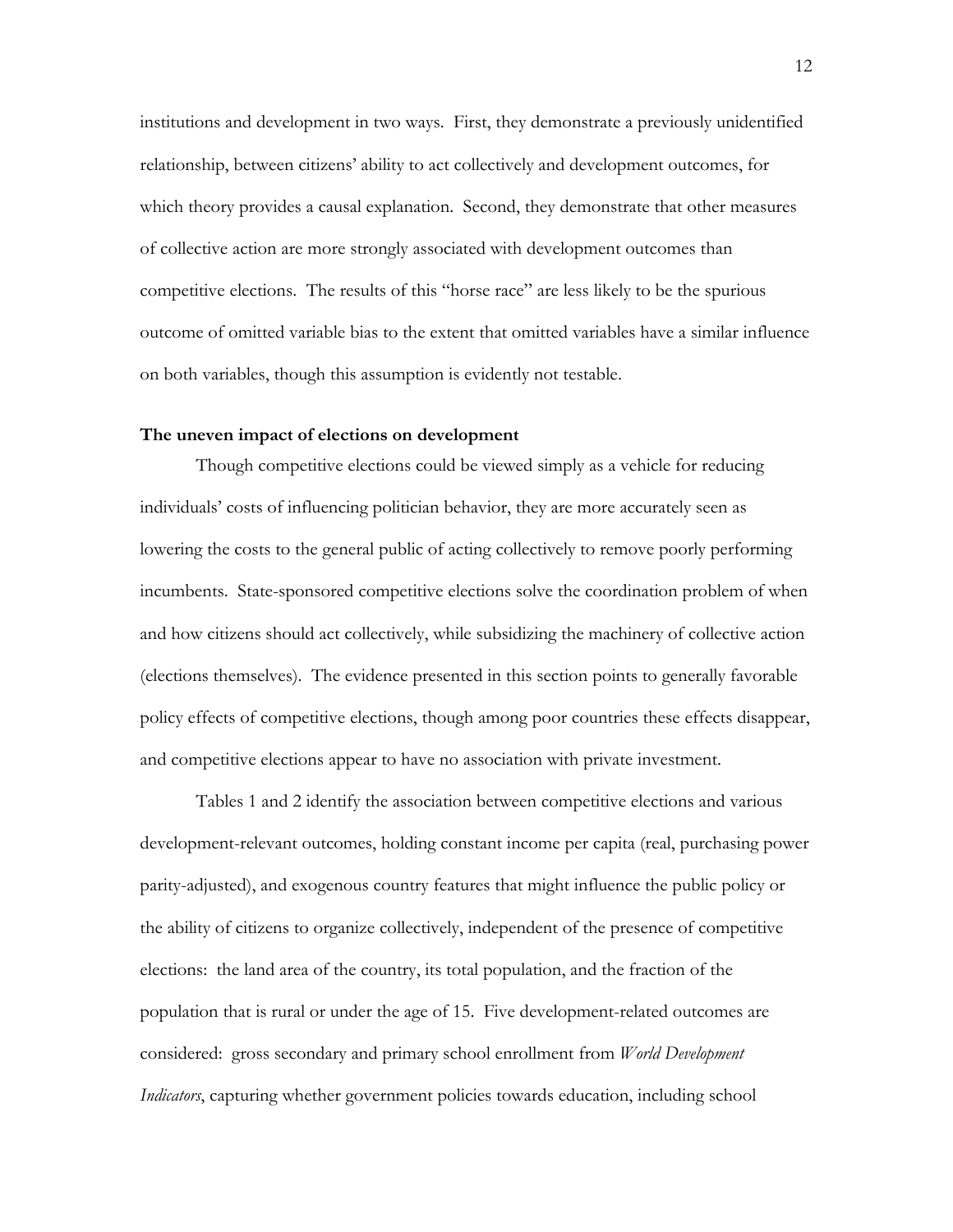funding and the monitoring of school quality, persuade families to send their children to school; private investment/GDP from *World Development Indicators*, testing whether elections are sufficient to persuade governments to encourage private investment, including governments incentives to treat private investors opportunistically; and measures of bureaucratic quality and corruption taken from Political Risk Services" *International Country Risk Guide*, to test whether elections discourage governments from acting arbitrarily towards citizens.

The measure of competitive elections is based on two variables in the Database of Political Institutions (Beck, et al. 2001), the legislative and executive indices of electoral competitiveness. These two indices are highest (equal to seven) when elections have multiple competitors, none of whom receives more than 75 percent of the vote. When both indices are equal to seven, the competitive elections variable is equal to one. Otherwise, it is zero. The regressions are estimated with ordinary least squares; standard errors are robust and clustered.

The all-country results in Table 1 indicate countries with competitive elections exhibit gross secondary school enrollment approximately 3 percentage points higher than countries without them, though the effect is not significant. Primary school enrollment is significantly larger, 5.6 percentage points, in countries with competitive elections. In contrast, private investment is no different in countries with competitive elections. The association between elections and bureaucratic quality and corruption is statistically significant: they are approximately one-third of a standard deviation higher (better) in countries with competitive elections.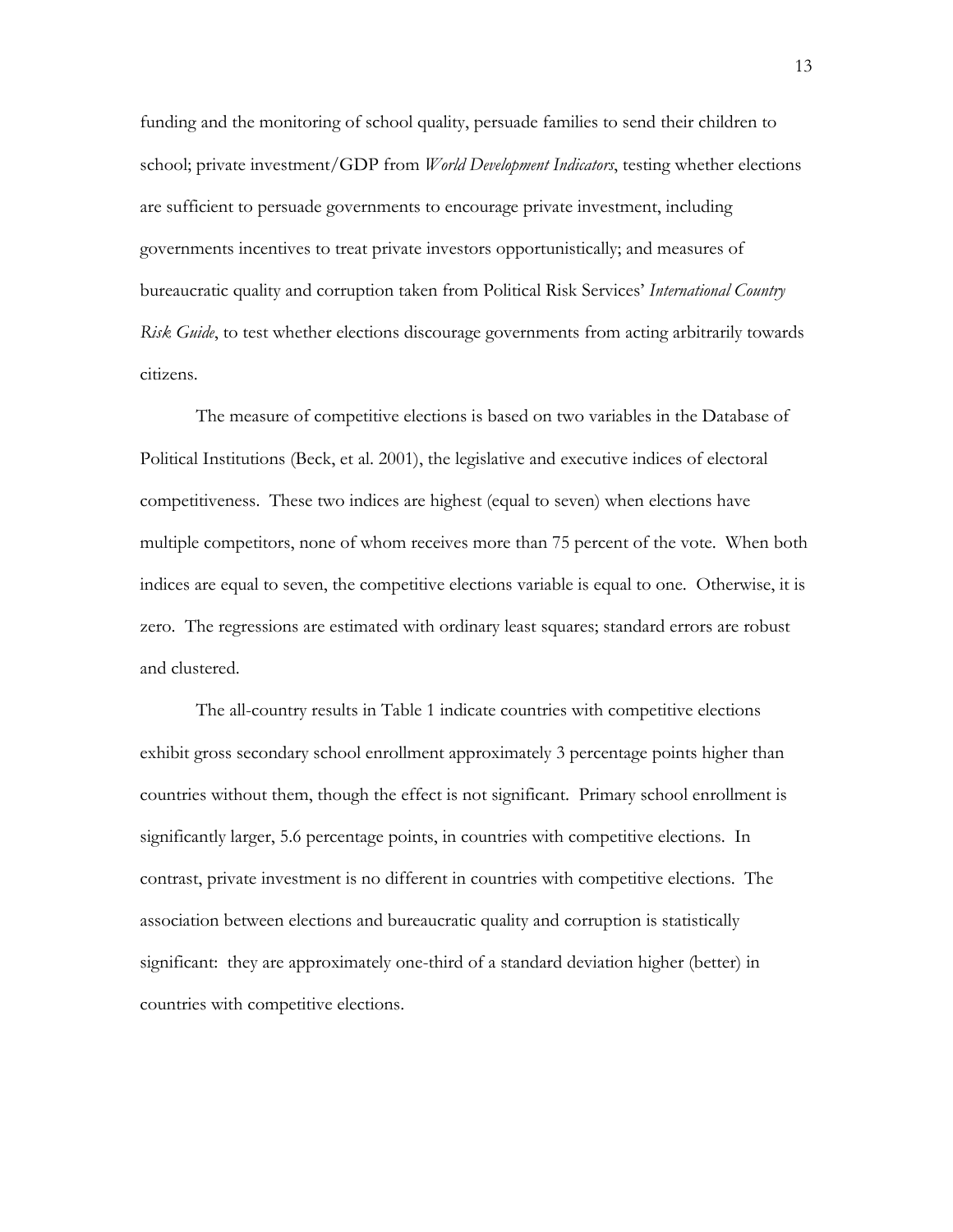| Dependent                  | Gross      | Gross      | Private        | Bureaucratic | Corruption |
|----------------------------|------------|------------|----------------|--------------|------------|
| variables:                 | Secondary  | Primary    | Investment/GDP | Quality      | (ICRG)     |
|                            | School     | School     |                | (ICRG)       |            |
|                            | Enrollment | Enrollment |                |              |            |
| Competitive                | 2.97       | 5.60       | $-0.02$        | 0.47         | 0.43       |
| elections, 0-1             | (0.15)     | (0.04)     | (0.98)         | (0.00)       | (0.00)     |
| Income/capita,             | 1.30       | $-1.62$    | 0.69           | 0.63         | 0.38       |
| real, ppp-                 | (0.31)     | (0.25)     | (0.66)         | (0.00)       | (0.00)     |
| adjusted, in<br>\$10,000   |            |            |                |              |            |
| Fraction                   | $-31.14$   | $-18.39$   | 0.32           | 0.27         | $-0.11$    |
| population rural           | (0.00)     | (0.08)     | (0.92)         | (0.50)       | (0.81)     |
| Fraction                   | $-211.47$  | $-33.17$   | $-31.17$       | $-4.76$      | $-2.53$    |
| population                 | (0.00)     | (0.07)     | (0.00)         | (0.00)       | (0.02)     |
| young                      |            |            |                |              |            |
| Land Area,                 | 1.11       | $-0.13$    | $-0.32$        | 0.02         | 0.00       |
| $1,000,000$ sq.            | (0.31)     | (0.87)     | (0.18)         | (0.72)       | (0.46)     |
| km.                        |            |            |                |              |            |
| Total                      | $-0.18$    | 0.12       | $-0.00$        | 0.01         | $-0.00$    |
| population, 10<br>millions | (0.04)     | (0.09)     | (0.87)         | (0.29)       | (0.22)     |
| Observations               | 2,243      | 2,491      | 2,374          | 3,036        | 3,036      |
| R-squared                  | 0.8        | 0.1        | 0.1            | 0.6          | 0.3        |

**Table 1: Competitive Elections and Public Policy** (*p*-values in parentheses, standard errors clustered by country)

Note: Results of ordinary least squares regressions of public policy and investment variables.

The proportion of poorer countries with competitive elections is significantly lower than that of richer countries (approximately 40 percent versus 70 percent in the case of the education samples; approximately 30 versus 59 percent in the case of the private investment sample). This could lead to upwardly-biased estimates of the elections variable in the Table 1 estimations, since rich democracies (as the next sections show) are more likely to exhibit omitted arrangements that facilitate citizens" collective action. Table 2 therefore reports the same regressions, but in a sample confined to countries with incomes less than the median country"s per capita income in each year.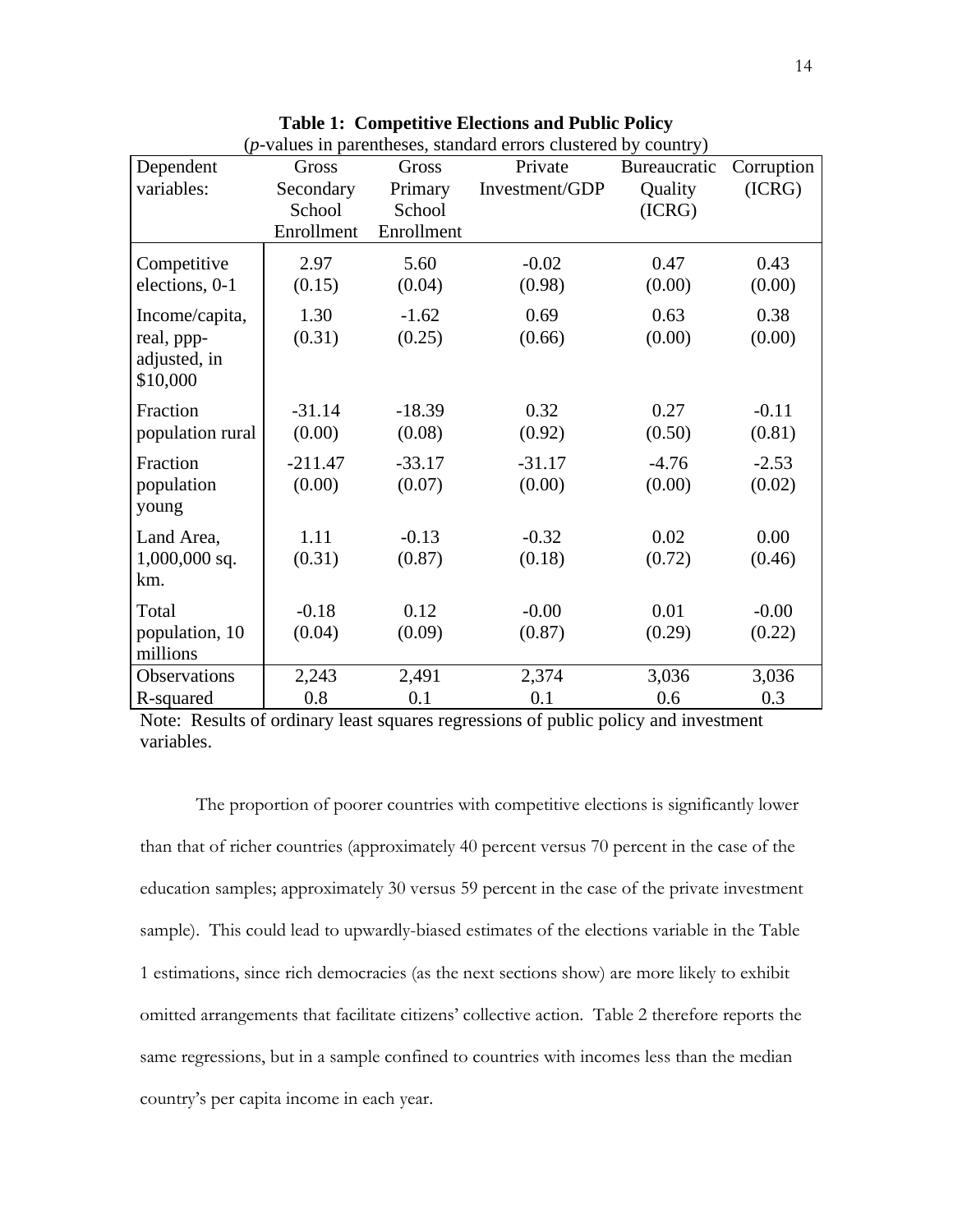| Dependent                                    | Gross           | Gross                 | Private         | Bureaucratic   | Corruption     |
|----------------------------------------------|-----------------|-----------------------|-----------------|----------------|----------------|
| Variables:                                   | Secondary       | Primary               | Investment/GDP  | Quality        | (ICRG)         |
|                                              | School          | School                |                 | (ICRG)         |                |
|                                              |                 | Enrollment Enrollment |                 |                |                |
| Competitive<br>elections, 0-1                | 2.51<br>(0.34)  | 4.82<br>(0.19)        | 0.07<br>(0.94)  | 0.01<br>(0.95) | 0.05<br>(0.76) |
|                                              |                 |                       |                 |                |                |
| Income/capita,<br>real, ppp-<br>adjusted, in | 48.58<br>(0.00) | 61.00<br>(0.00)       | 10.64<br>(0.03) | 2.77<br>(0.01) | 0.55<br>(0.40) |
| \$10,000                                     |                 |                       |                 |                |                |
| Fraction                                     | $-14.36$        | 16.74                 | 2.30            | 1.96           | 0.17           |
| population<br>rural                          | (0.40)          | (0.40)                | (0.58)          | (0.03)         | (0.81)         |
| Fraction                                     | $-238.92$       | $-81.96$              | $-35.81$        | $-1.58$        | 1.04           |
| population                                   | (0.00)          | (0.01)                | (0.00)          | (0.30)         | (0.45)         |
| young                                        |                 |                       |                 |                |                |
| Land Area,                                   | $-1.90$         | $-5.22$               | $-1.41$         | $-0.26$        | $-0.10$        |
| $1,000,000$ sq.                              | (0.24)          | (0.16)                | (0.04)          | (0.00)         | (0.52)         |
| km.                                          |                 |                       |                 |                |                |
| Total                                        | $-0.03$         | 0.33                  | 0.04            | 0.02           | 0.01           |
| population, 10<br>millions                   | (0.80)          | (0.16)                | (0.24)          | (0.00)         | (0.34)         |
| Observations                                 | 1,067           | 1,251                 | 1,611           | 1,365          | 1,365          |
| R-squared                                    | 0.6             | 0.2                   | 0.1             | 0.2            | 0.010          |

**Table 2: Competitive Elections and Public Policy in Poor Countries** (*p*-values in parentheses, standard errors clustered by country)

Note: Results of ordinary least squares regressions of public policy and investment variables in country-years where per capita income of the observation is less than the median country per capita income that year.

Among poor countries, elections have no association with development outcomes. The estimated coefficients for education are similar to those in Table 1, but standard errors are dramatically higher; poor countries with competitive elections do not exhibit significantly greater school enrollment than poor countries without. Competitive elections are again not associated with any differences in private investment. The estimated association of competitive elections on corruption and bureaucratic quality is near zero among poor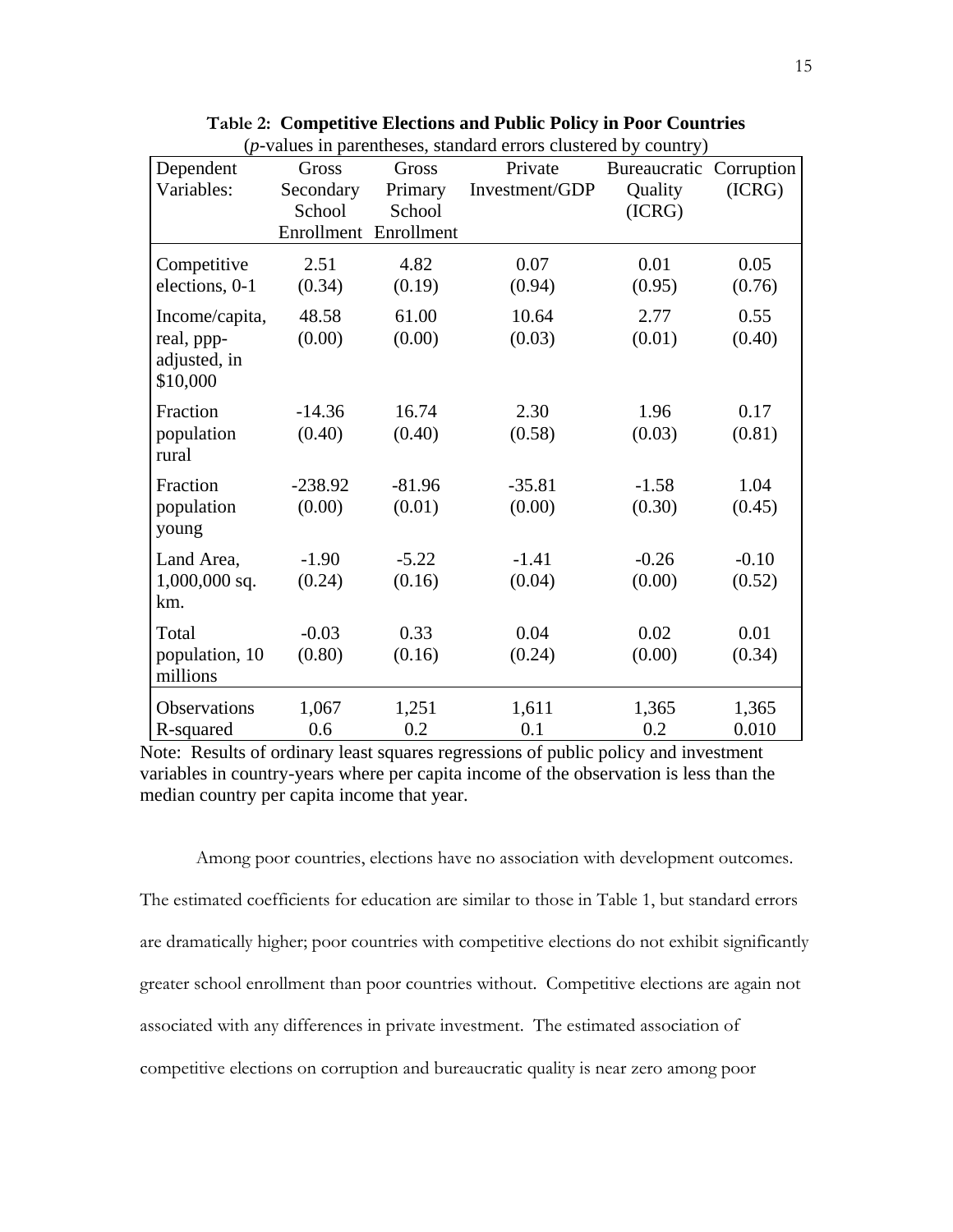countries. The weak empirical contrasts between countries with and without competitive elections suggest that citizens" collective action problems persist even in the presence of competitive elections and especially in poorer countries. These ambiguities are not resolved by taking into account differences with respect to the details of voting rules (e.g., proportional representation versus plurality electoral systems).

The results in Tables 1 and 2 appear to differ from those of Baum and Lake (2003), who show a positive relationship between school enrollment and democracy, and of Stasavage (2005), who demonstrates that in Africa, multi-party democracy is associated with higher spending on primary education. The difference can be explained in several ways. First, Baum and Lake consider only female secondary school enrollment rather than total, and find that democratization only matters in richer countries (above real per capita income of \$2,500), consistent with Tables 1 and 2. In contrast to the results in Stasavage (2005), the results here focus on a stricter definition of democracy (not only must elections be contested by multiple parties, as in his estimations, but no party should get more than 75% of the seats in the legislature or votes in the presidential election. Over the period in question (1980 – 1996), for those African countries with data, 214 country-year observations met the more lax criterion, but only 101 the more stringent. More importantly (since Stasavage 2005 shows the robustness of his results to dropping less "democratic" elections), there is no necessary link between school spending and school quality; spending may therefore not increase enrollment, the variable in question in Tables 1 and 2.

Table 1 also allows East Asian exceptionalism to be examined, using a dummy variable for East Asia and an interaction term that equals one if a country is an East Asian democracy and zero otherwise. Neither East Asia, in general, nor East Asian democracies and non-democracies, are significantly different, except with respect to primary school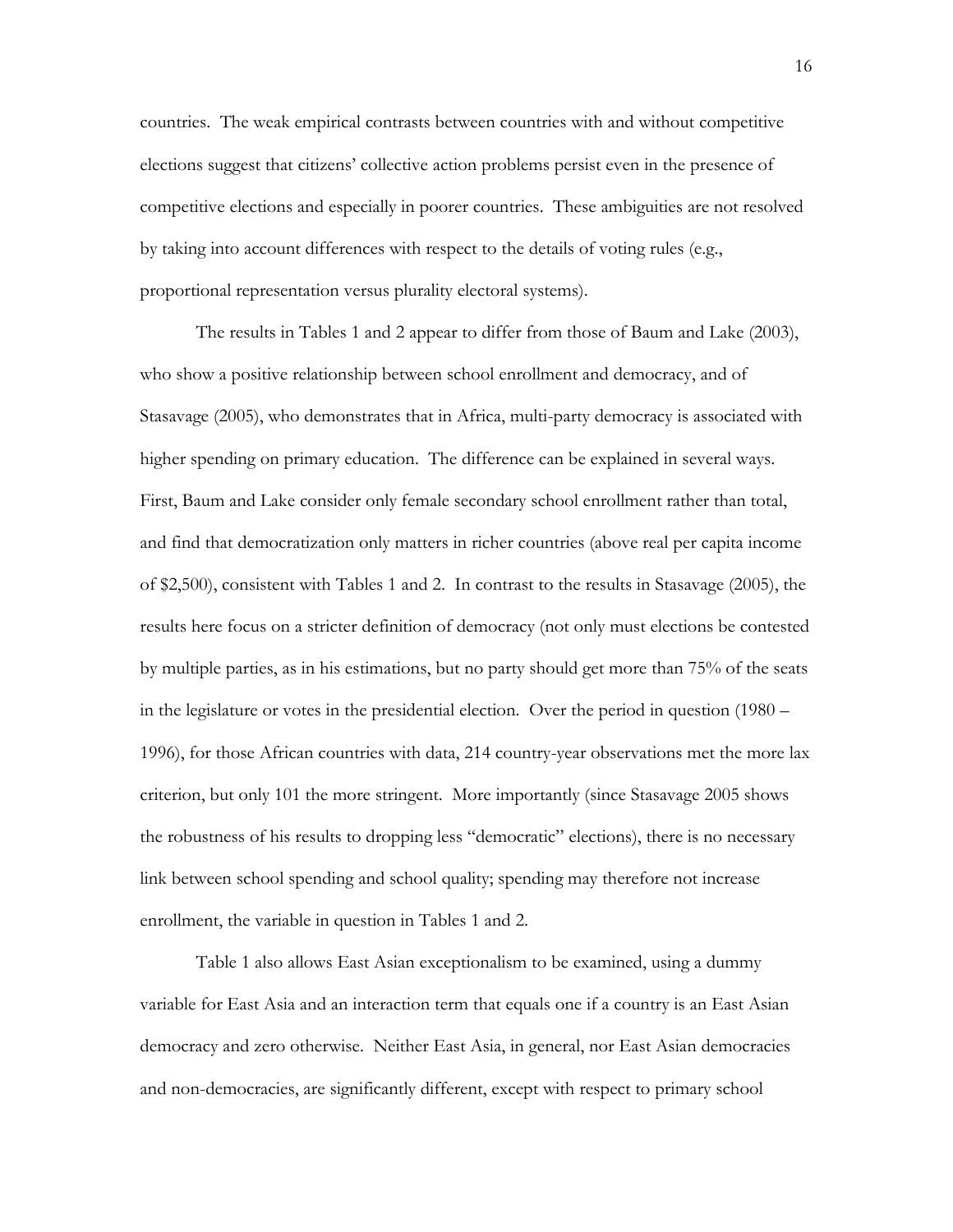enrollment: this is 18 percentage points lower than average in East Asian democracies, though no different, on average, in East Asian non-democracies.

#### **Political parties and collective action**

Tables 1 and 2 raise the question of why competitive elections, by themselves, have little systematic effect on policy outcomes. The explanation explored here is that countries vary widely in the degree to which organizations exist that facilitate collective action by citizens. As is well-known, at least since Olson 1965, individuals are less likely to act jointly with others if they can free-ride on the efforts of others, or if they believe others will freeride on the actions of the rest of the group. Free-riding is therefore more likely if groups cannot impose sanctions on those who free-ride, or cannot observe whether others free-ride.

In general, organizations are needed to solve these problems. These organizations have two characteristics. The solutions almost always involve delegating enforcement authority to a group"s leaders, to avoid the problem of infinite regress (group members freeride on enforcement efforts to sanction members who free-ride). The first characteristic of such organizations is that members delegate to leaders the ability to discipline group members who free-ride. However, leaders can shirk on their responsibilities. To prevent this, organizational arrangements make it easy for members to observe leader actions and to replace them if they fail to pursue member interests (e.g., by failing to sanction free-riding or by allowing members into the group who do not share group goals).

The capacity to make credible commitments is an immediate consequence of such organizations. First, leaders of such groups can make credible commitments to members, since members can remove them if they renege. Second, members of the group can make credible commitments to outsiders to pursue goals that are in the group"s interests, since the group is organized to discipline members who fail to do this. Third, and for the same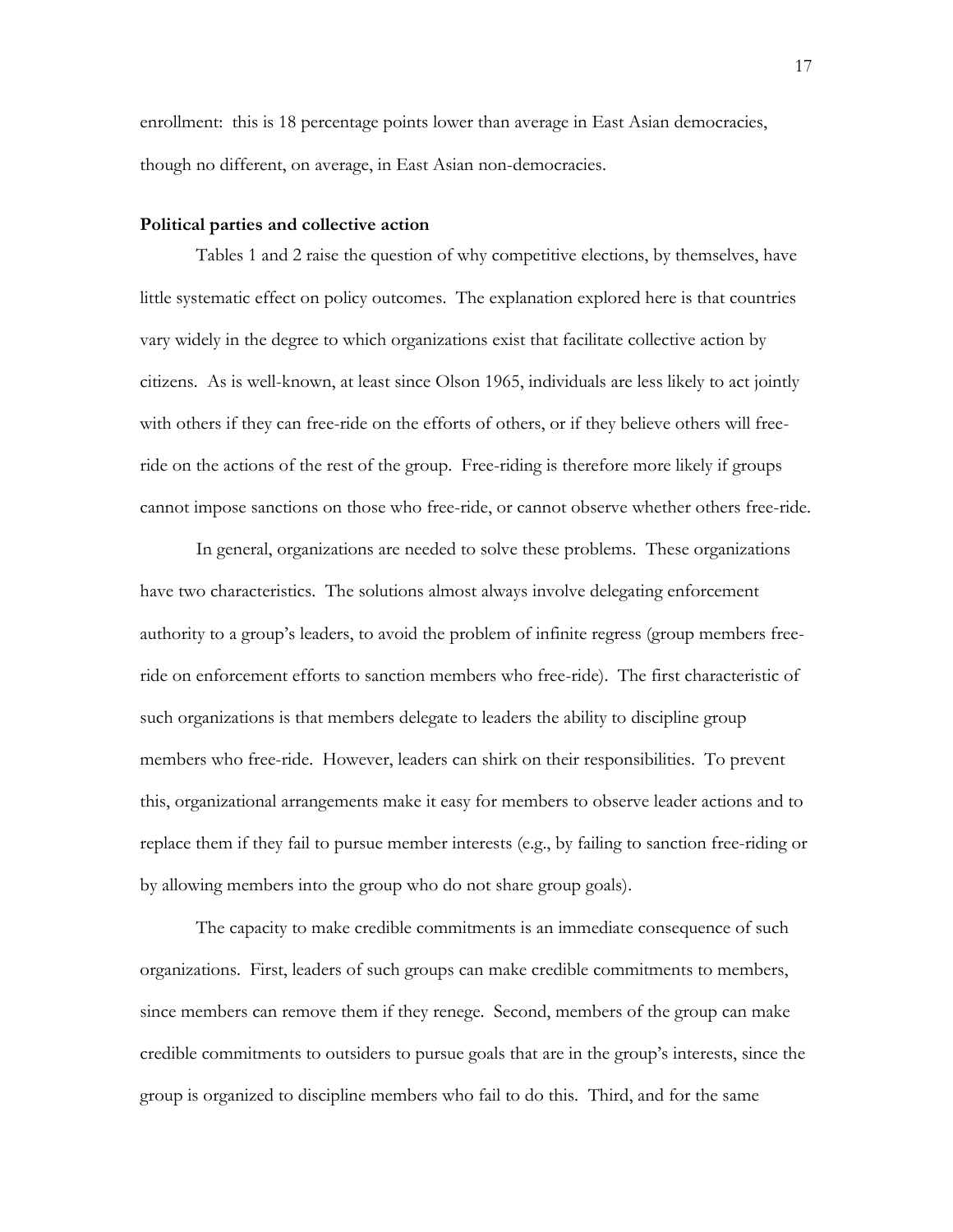reason, members of the group can make credible commitments to outsiders that they will work together to pursue group interests.

Political parties that exhibit these organizational characteristics should therefore have different effects on political incentives than those that do not. In non-democratic settings, ruling parties can be organized to give members the possibility of removing leaders who renege on agreements with them, making it possible for leaders to make credible commitments to members. In their analysis of ruling-party institutionalization, Gehlbach and Keefer (2009) argue that even allowing higher information flows about leader behavior among ruling party members than among non-members is sufficient to increase credibility, with two effects. First, non-democracies in which leaders allow institutionalized ruling parties are able to attract greater private investment, from members who do not fear expropriation. Gehlbach and Keefer (2010) find extensive evidence that non-democracies that exhibit ruling-party institutionalization attract more private investment than those that do not.

Second, they argue that non-democracies in which rulers encourage collective action by some groups in society are better able to provide public services. Rulers in nondemocracies who aim to provide public goods or to limit corruption must provide incentives to civil servants to do this. Their ability to do this with non-coercive strategies requires that they be able to reward administrators who pursue these goals successfully. Gehlbach and Keefer (2009) show that, in non-democracies where autocrats can make credible commitments to ruling party members, they can also extract greater bureaucratic effort from party members. In non-democracies with more established ruling parties, leaders can therefore better (more credibly promise to) reward high bureaucratic quality and the effective provision of public goods.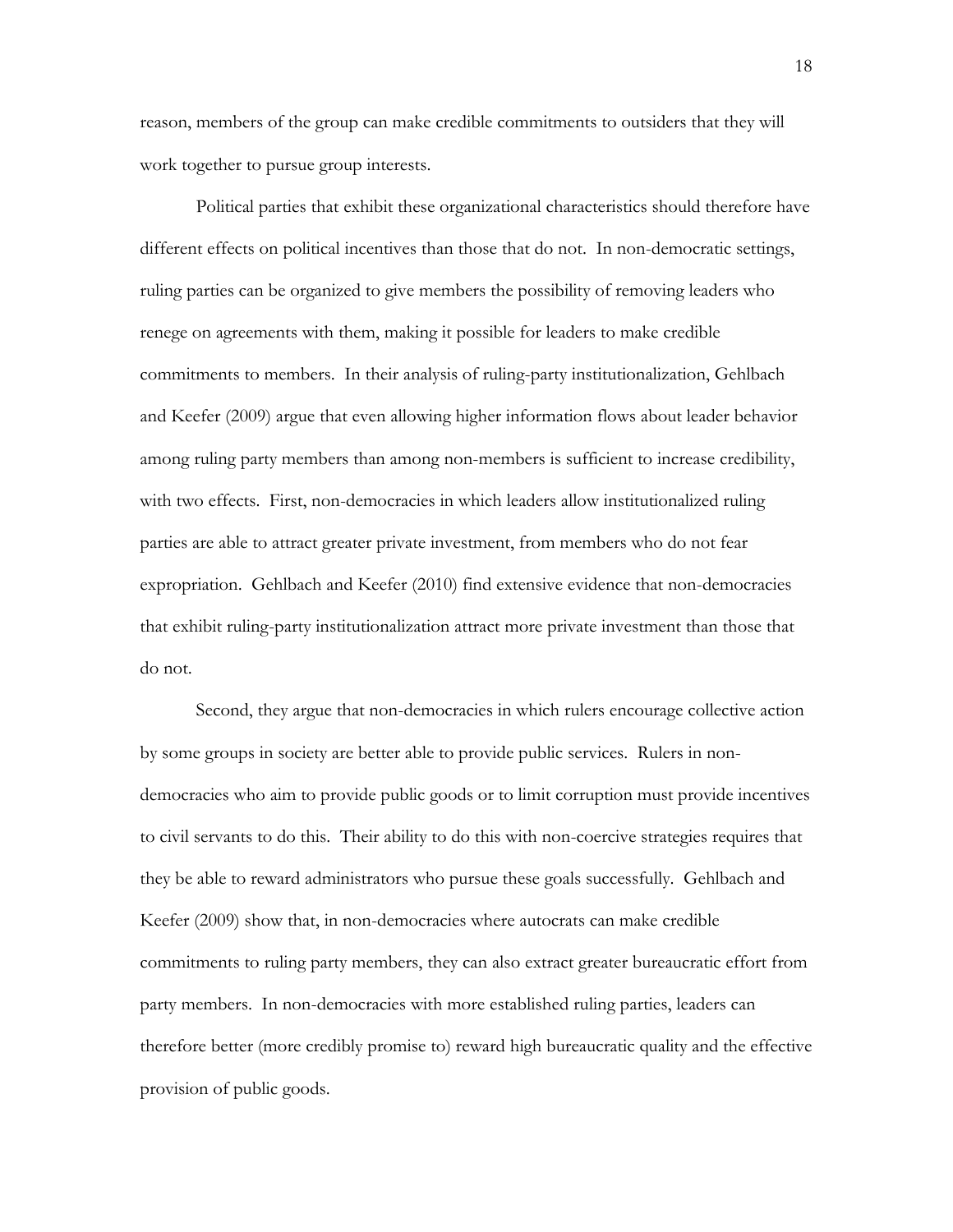In democracies, party institutionalization – parties organized so that leaders can discipline free-riding and members can discipline leaders – has the additional effect of allowing politicians to make credible promises to pursue policies in the broad public interest. Individually, politicians who require only a small subset of citizens to support them in order to take office have little interest in the provision of public goods that benefit many citizens. In addition, broad public policies, including those regarding public goods, require the approval of many politicians, which no single politician can promise. The organization of politicians into institutionalized parties relieves these restraints. Politicians who run under the banner of an institutionalized political party are subject to the discipline of that party and face costs if they free-ride on the party"s commitment to pursue particular public policies, or if they pursue policies benefiting their narrow constituency at the expense of the party more generally. Because politicians are organized collectively, voters can punish them for policy failures – including expropriatory behavior by government that discourages private investment – for which no single politician can be held accountable.

Party institutionalization is self-enforcing. Cox (1997) argues that parties serve a crucial coordination function that is difficult for individual candidates to pursue on their own. In non-democracies, membership in institutionalized ruling parties confers greater ability to earn rents from private investment. In democracies, membership in institutionalized parties can do the same thing, in the event that a party is organized around the maintenance of a party machine; it also confers electoral advantage that is lost for individuals who leave the party. Moreover, to the degree that party institutionalization is dedicated to the establishment of a programmatic reputation, it entails organizational arrangements to ensure that candidate preferences coincide with the party"s. Members who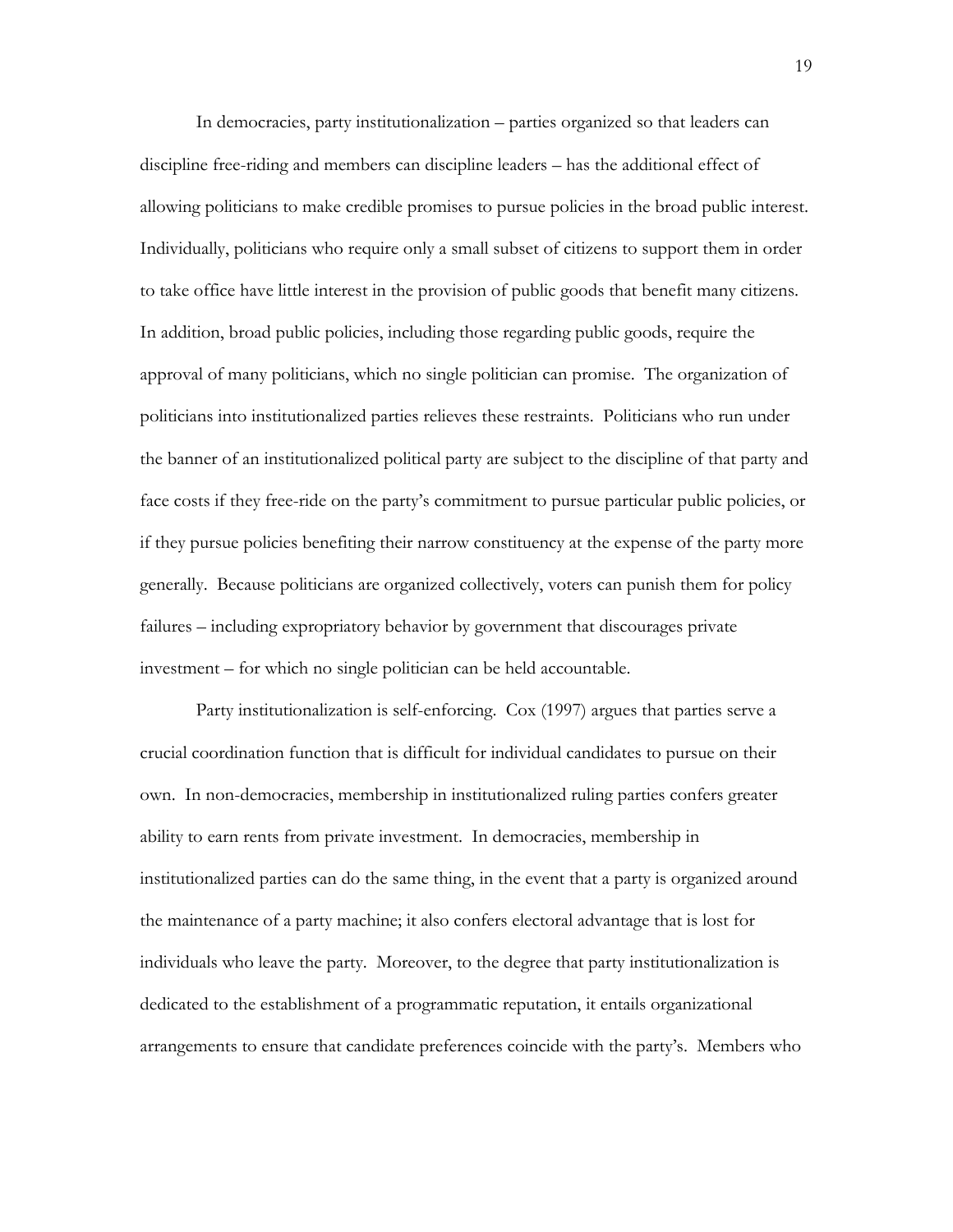are expelled from a party lose the ability to demonstrate to voters at low cost that they share these policy preferences (see, e.g., Snyder and Ting 2002).

Political organizations need not and often do not have the two characteristics of institutionalization: group delegation to leaders to discipline free-riding and easy oversight by group members of leaders. Typically, it is the second characteristic that is missing: leaders do not make it easy for members to monitor their performance and replace them in the event of malfeasance. For example, many parties are organized by a charismatic leader or by a leader with a large client base, including clients who themselves are patrons with large numbers of clients. These leaders are not easily disciplined by party members. They have strong incentives to select party members and candidates based on loyalty to the leader and not on the basis of their adherence to particular programmatic objectives. Because the leader"s charisma has "coattail" effects – all party candidates benefit from it – candidates have an incentive to be loyal: their expulsion from the party exacts an electoral price.

Even if the leaders are reform-minded and interested in pursuing developmentoriented policies, they may resist organizational arrangements that allow party members to hold them to account. From the point of view of leaders, the advantages of such an organization (greater investment, greater ability to make credible commitments to the population as a whole) are lower than the losses they incur from trying to maintain their position at the head of the organization (e.g., such as offering a larger share of organization rents to members, as in Gehlbach and Keefer 2009).

Moreover, parties may be well-organized, with strict control of free-riding and member control of leader shirking, but along clientelist lines – to deliver private rather than programmatic benefits to members. These are "machine" parties. Candidates nominated by these parties do not have the ability to make credible commitments to citizens outside of the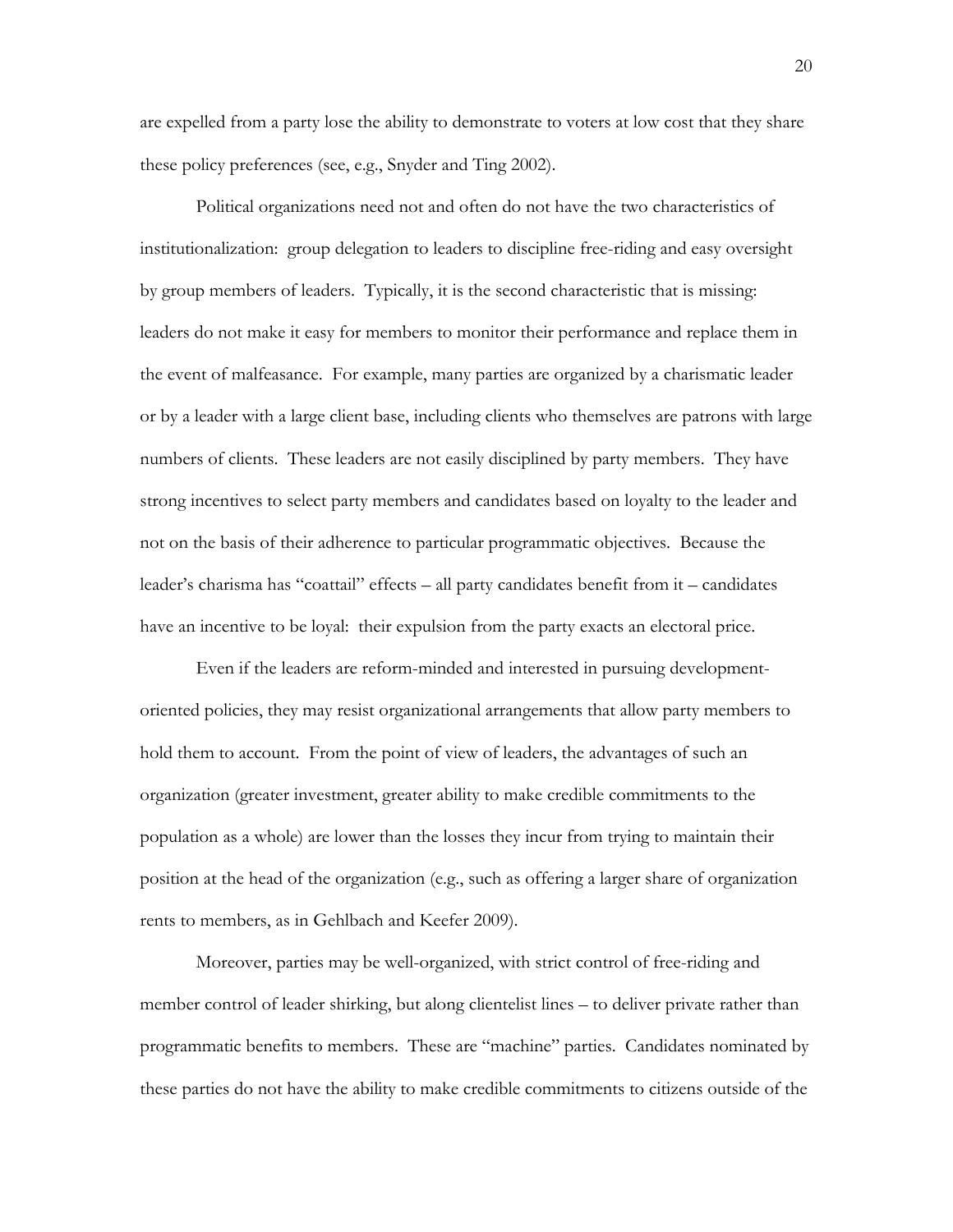party, since the party does not attract members with similar programmatic preferences who have an incentive to enforce these commitments. Machine parties still allow citizens to hold politicians collectively responsible, unlike patron-client parties, where individual candidates control access to targeted benefits. However, they are less likely than parties organized around programmatic positions to pursue public policies that promote development.

This discussion points to a testable proposition: governments are more likely to pursue and implement policies in the broad public interest – policies that promote development – in the presence of institutionalized political parties, those that facilitate collective action by citizens. If parties mitigate the collective action problems of citizens, public policies should shift towards better serving the interests of citizens. That is, empirical indicators of institutionalized parties should be associated with higher primary and secondary school enrollment, greater private investment, less corruption, and higher bureaucratic quality. The discussion in the next section presents wide-ranging evidence of the extent to which organizational – party – solutions to citizens" collective action problems are associated with these development outcomes.

#### **Political parties and collective action by citizens**

The discussion so far indicates that, even among countries that exhibit competitive elections, policies may not be in citizen interests because of the lack of organizations that facilitate the mobilization of citizens on behalf of policy measures or political candidates. Direct measures of these organizations and their internal characteristics are not available. One can, however, point to two characteristics of countries that plausibly capture the degree to which citizens can organize, or be organized, to advocate collectively for their political positions.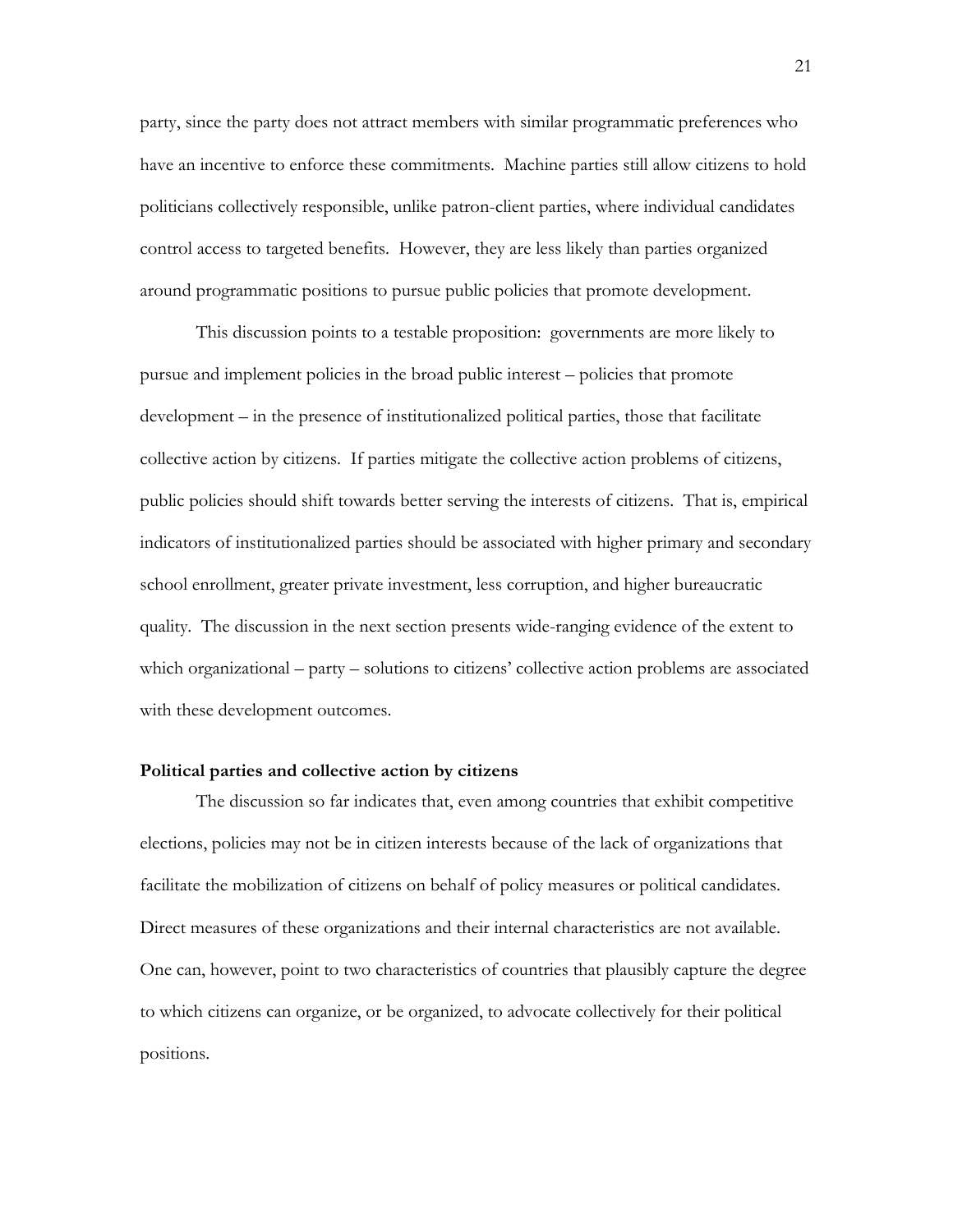First, the extent to which parties convey a credible programmatic policy stance to voters depends on their ability to impose penalties on members who stray from the policy and to choose candidates who adhere to it, making the policy stance credible. Nondemocracies that seek to mobilize support with ideological and not merely coercive appeals might also exhibit a programmatic stance; such a stance would not be credible, however, if leaders did not give scope to members of the ruling party to act collectively in the event that the leader reneged on this commitment, since in this case the leader could not make credible commitments to party members to pursue the programmatic goal. The Database of Political Institutions has variables recording whether the three largest government parties in a country and the largest opposition party can be recognized as espousing economic policies that are left (more redistributionist), right, or centrist; or whether instead the party has not stance on these issues and, instead, seems to exist to further the ambitions of the party leader. The coding is based on descriptions of party policy stances in source documents (political handbooks and yearbooks).

The analysis below captures the degree to which parties have programmatic stances in two ways. One is a variable that equals the fraction of all parties (up to four in the database) that have a programmatic stance. The other focuses more directly on the largest government and opposition parties: while the capacity to make credible commitments to pursue policies in the broad public interest are a function of whether a party is programmatic, the incentives to do so are strongest when both incumbent and challenger parties are programmatic. The analysis therefore estimates the effects of a dummy variable, which equals one if both the largest government and largest opposition party are programmatic and zero otherwise.

22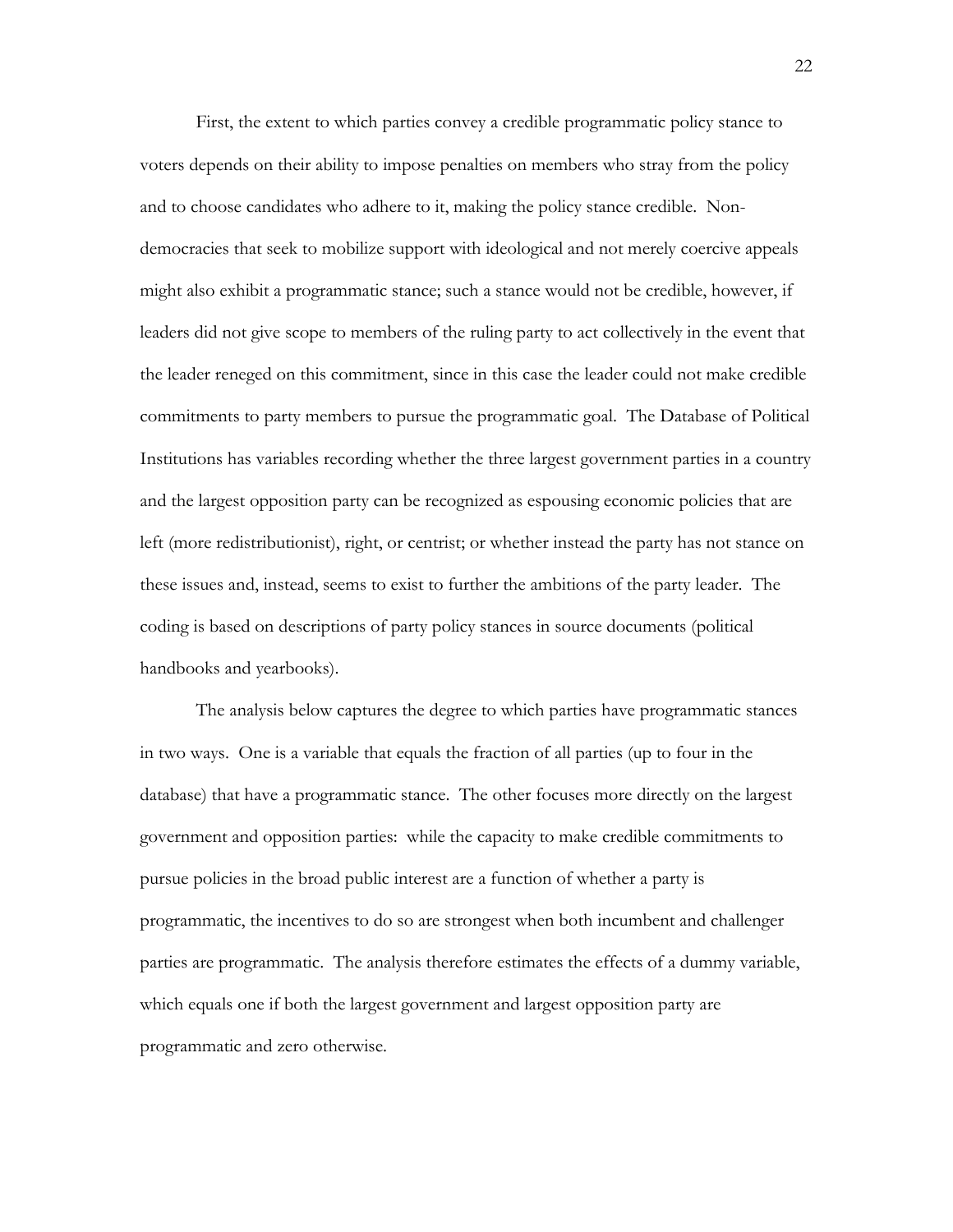The underlying assumption in this coding is that if observers *cannot* detect efforts by political parties to project a programmatic stance, it is unlikely that the parties are able to do so or that they invest resources in doing so. In fact, the coding rule is generous. The largest governing parties meet the criteria for a programmatic stance in 83 percent of country-year observations that exhibit competitive elections; in 70 percent of these, both the largest government and largest opposition party meet the criteria. However, among poorer countries, in only 45 percent of country-year observations with competitive elections are both the largest government and opposition parties coded as having a programmatic stance.

The coding rules suggest that some countries may be credited with having programmatic parties that, in fact, do not. It is unlikely, though, that the coding procedures miscode as non-programmatic those parties that do succeed in conveying a programmatic stance to the electorate. This potential bias in the coding of programmatic parties makes it more difficult to detect significant effects of programmaticism on outcomes. In addition, parties can organize programmatically around other issues (from nationalism to economic occupation), which is not captured by the left-right emphasis of these variables. Nevertheless, Keefer (2008), using a similar logic to explain why countries with programmatic parties are less likely to experience civil war: (leaders who are able to make credible commitments to supporters are better able to mount a counter-insurgency effort) finds that these programmatic party variables are associated with a significantly lower risk of violence.

The second characteristic of countries that can plausibly capture the degree to which citizens can organize for collective action is the age of the governing party relative to the years in office of the leader. Gehlbach and Keefer (2009) argue that the ability of rulers in non-democracies to commit credibly not to expropriate private investors depends on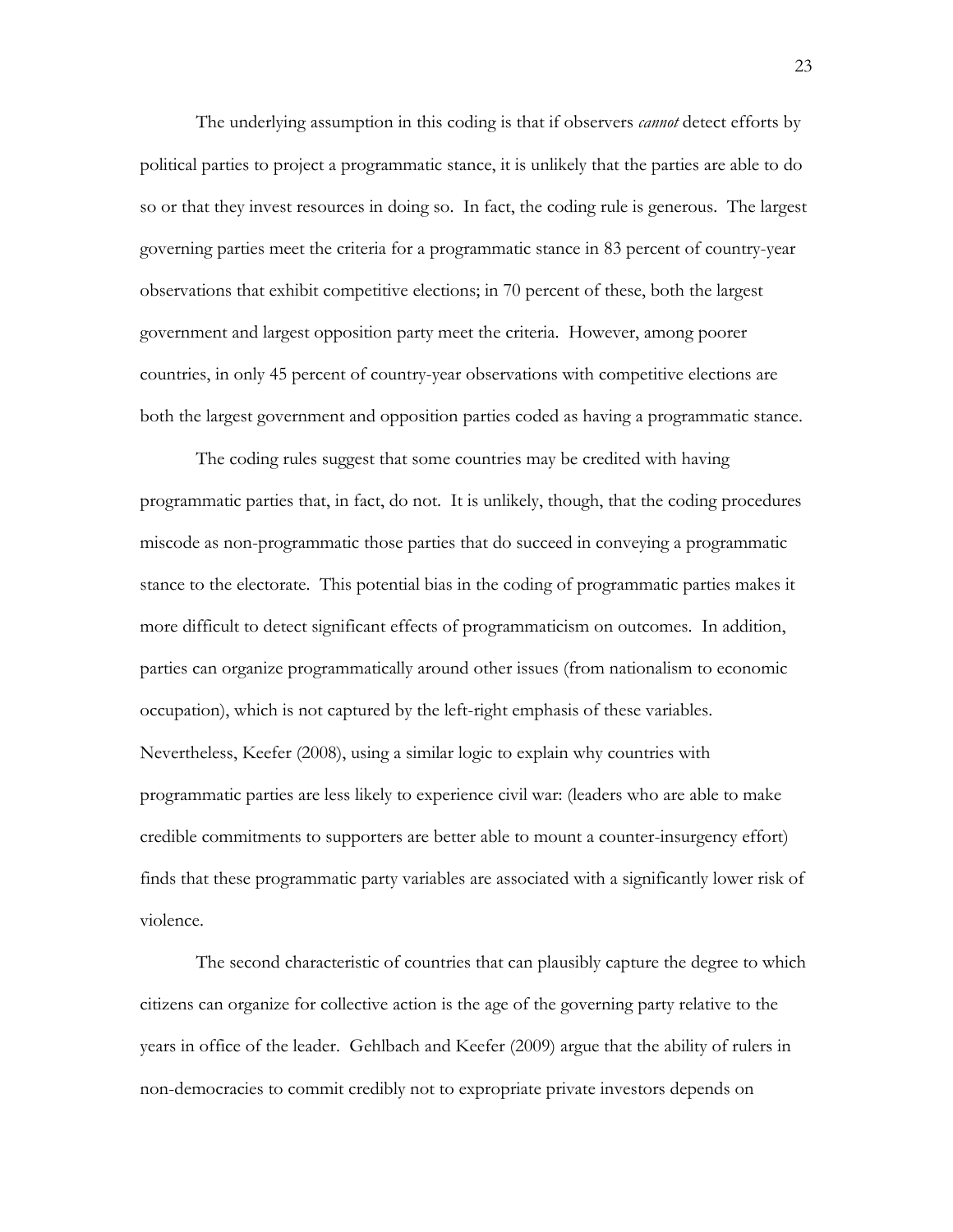investor ability to act collectively to sanction rulers who attempt this. They argue that the ability of the ruling party to survive leadership transitions indicates that party members can undertake collective action independent of the party leader. Members of ruling parties who can act collectively are more likely to invest than in the case of ruling parties where the ruler bars collective action by party members. Consistent with this, private investment is substantially higher in non-democracies with ruling parties that are older than the ruler's years in office.

Though Gehlbach and Keefer (2010) do not examine this, the effect of party age less leader years in office should be attenuated among democracies. In non-democracies, options for collective action outside the ruling party are scarce. The variable *ruling party age – years in office* therefore distinguishes non-democracies in which collective action is possible from those where it is not. The distinction among countries that exhibit competitive elections is much weaker. In these countries, even if the ruling party is not institutionalized, other parties may be; citizens still have the possibility of acting collectively to pursue their political interests.

Following Gehlbach and Keefer (2010), the analysis below uses variables from the Database of Political Institutions to test the prediction that *ruling party age – years in office* is significantly associated with development outcomes in non-democracies, but not in democracies. The variable *gov1age* in the DPI captures ruling party age – the age of the largest government party. The variable *yrsoffc* is the number of years that the country's executive has been in office. The DPI offers ample evidence that countries with competitive elections offer ample alternatives to ruling party organization: the average age of the second and third largest government and the largest opposition parties is 20.6 years in countries with competitive elections; it is only 2.5 in countries lacking competitive elections, a difference of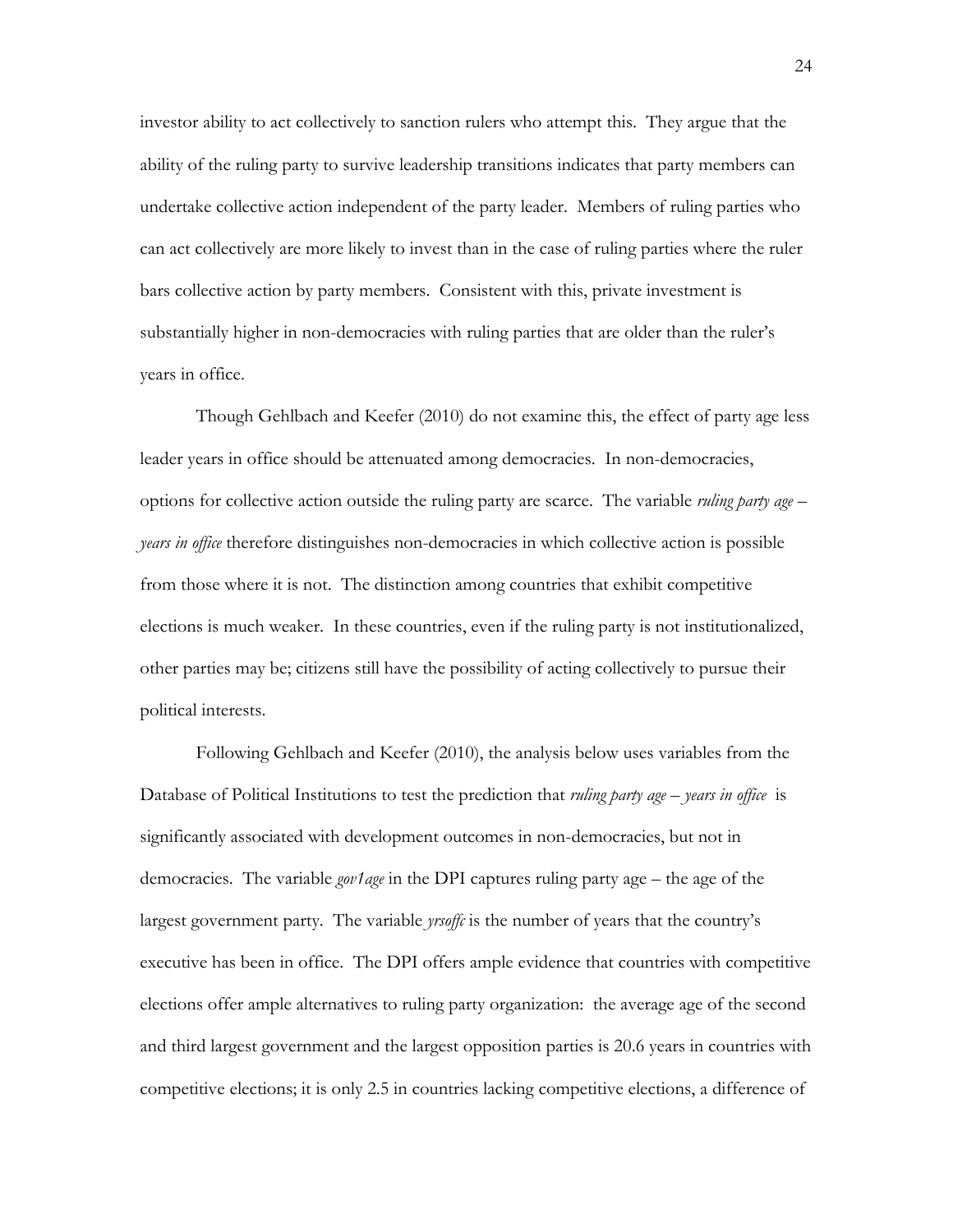more than one standard deviation. In 70 percent of the country-years lacking competitive elections, the average is zero; this is true in less than 1 percent of the country-years with competitive elections.

Table 3 compares countries with respect to these variables in 2010: the average of a programmatic dummy variable (whether parties express any programmatic stance or not) over all parties in a country-year; a dummy variable equal to one if both the largest governing party and the largest opposition party are programmatic, as in Keefer (2008); and (in three samples – all countries, non-democracies only, and democracies only), the age of the largest governing party at the time the current leader took power (as in Gehlbach and Keefer 2010).

Countries exhibit significant heterogeneity with respect to all of these characteristics. Among countries lacking competitive elections, the group of countries located from one-half a standard deviation below to one-half above the mean had ruling party ages between five and 25 years greater than the leader"s years in office. Among democracies, also within onehalf of a standard deviation of their mean values, the fraction of parties with programmatic stances ranges from .45 to .79.

A comparison of East Asian averages with those in Table 3 highlights previously unremarked areas of East Asian exceptionalism. First, East Asian countries that lack competitive elections exhibit far more institutionalized parties than the average of such countries in Table 3. At the onset of a leader"s rule, the ruling party was 34 years old, on average, among nine East Asian non-democracies, compared to 15.3 years in Table 3. East Asian parties were significantly more likely to exhibit a programmatic identity (57 percent compared to 33 percent in Table 3). Second, though, those East Asian countries with competitive elections exhibited *fewer* of the ancillary institutions for promoting collective action. In Table 3, both the largest government and opposition parties were programmatic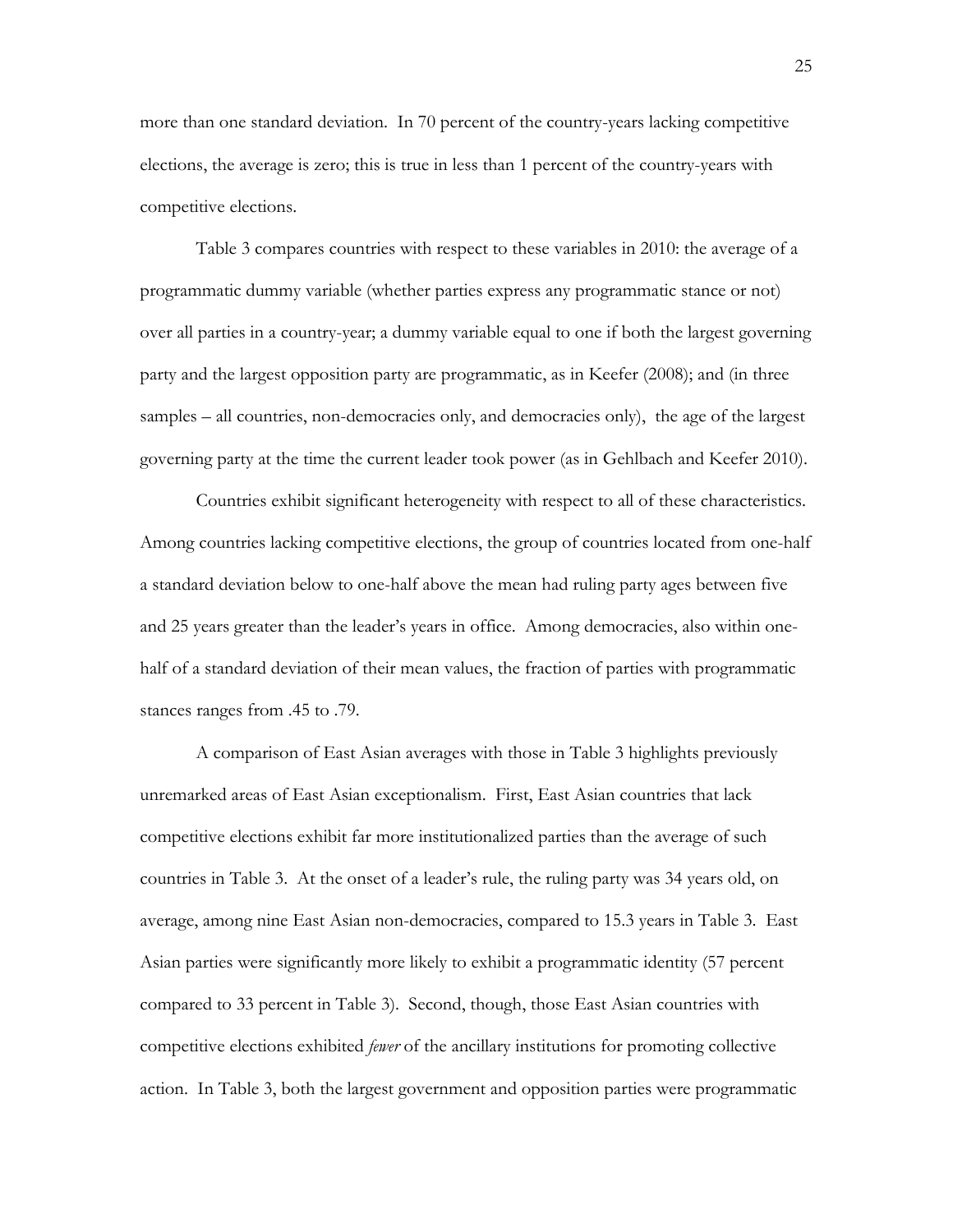in 46 percent of countries with competitive elections, compared to 27 percent of East Asian

countries with competitive elections.

|                                                                          |     | ( ∠ا ∪∠)  |                       |                |              |
|--------------------------------------------------------------------------|-----|-----------|-----------------------|----------------|--------------|
|                                                                          | N   | Mean      | Standard<br>Deviation | Minimum        | Maximum      |
| No competitive elections                                                 |     |           |                       |                |              |
| Age of largest governing party when leader<br>took power                 | 61  | 15.3      | 21.1                  | $\overline{0}$ | 82           |
| Average of programmatic dummy variables<br>over all parties              | 60  | .33       | .40                   | $\overline{0}$ | $\mathbf{1}$ |
| Both largest government and largest<br>opposition party are programmatic | 50  | $\cdot$ 1 | .30                   | $\theta$       | $\mathbf{1}$ |
| <b>Competitive elections</b>                                             |     |           |                       |                |              |
| Age of largest governing party when leader<br>took power                 | 113 | 32.7      | 38.1                  | $\theta$       | 160          |
| Average of programmatic dummy variables<br>over all parties              | 114 | .62       | .35                   | $\theta$       | 1            |
| Both largest government and largest<br>opposition party are programmatic | 114 | .46       | .50                   | $\theta$       | 1            |
| All countries                                                            |     |           |                       |                |              |
| Age of largest governing party when leader<br>took power                 | 174 | 26.6      | 34.1                  | $\theta$       | 160          |
| Average of programmatic dummy variables<br>over all parties              | 174 | .52       | .39                   | $\theta$       | 1            |
| Both largest government and largest<br>opposition party are programmatic | 164 | .35       | .48                   | $\theta$       | 1            |

| Table 3: Intra-regime variation in the organization of citizens for collective action |
|---------------------------------------------------------------------------------------|
| (2010)                                                                                |

Does this apparent cross-country variation in the ability of citizens to act collectively also explain differences in policy choices across countries? That is, do countries exhibit better development outcomes when their parties are better organized to solve citizen collective action problems? Table 4 reports results that begin to answer these questions. The estimates are based on the same specifications and samples as in Table 1, modified by the addition (one by one) of the measures of obstacles to collective action by citizens. The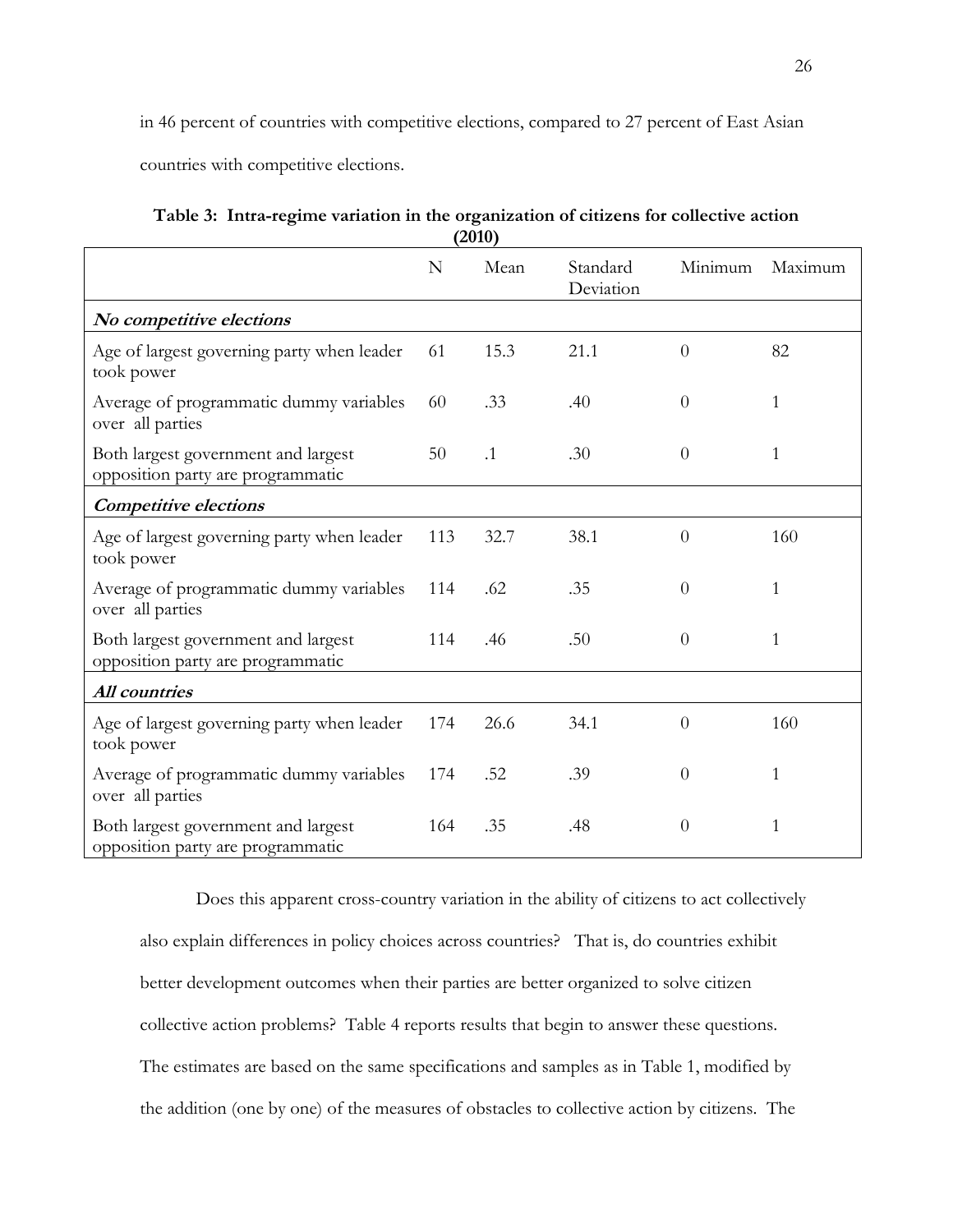regressions control for whether countries have competitive elections, highlighting the complementary nature of additional institutional arrangements that facilitate collective action by citizens. Table 4 reports only the coefficients from the competitive elections and collective action variable from each regression.

The first panel of Table 4 indicates that when the fraction of parties that are programmatic in a country goes from zero to one, both gross primary and secondary school enrollment rise by approximately 6 percentage points; bureaucratic quality rises by .64 (approximately one-half of a standard deviation); and corruption rises by one point (more than two-thirds of a standard deviation). Private investment rises more modestly, by 1.5 percentage points, or 18 percent of a standard deviation, an effect that is not quite statistically significant.

The second panel examines programmatic parties from a different perspective, using a dummy variable that equals one if the main government and opposition parties are programmatic. If a country has a programmatic ruling party, but no opposition party or a non-programmatic opposition, it is coded as zero for the dummy variable, though it receives a positive score for the average programmatic variable. The effects are nearly the same, except that private investment is significantly higher, while the magnitude of the corruption effect is somewhat lower.

The theory predicts that the age of the largest government party at the time the leader takes office (party age less leader years in office) should only have an effect in nondemocracies; in democracies, citizens have the opportunity to act collectively through other vehicles, including parties other than the largest government party. The last three panels document that this is the case. The first of these looks at all country-years, both those with and without competitive elections. Ruling party age matters only for bureaucratic quality and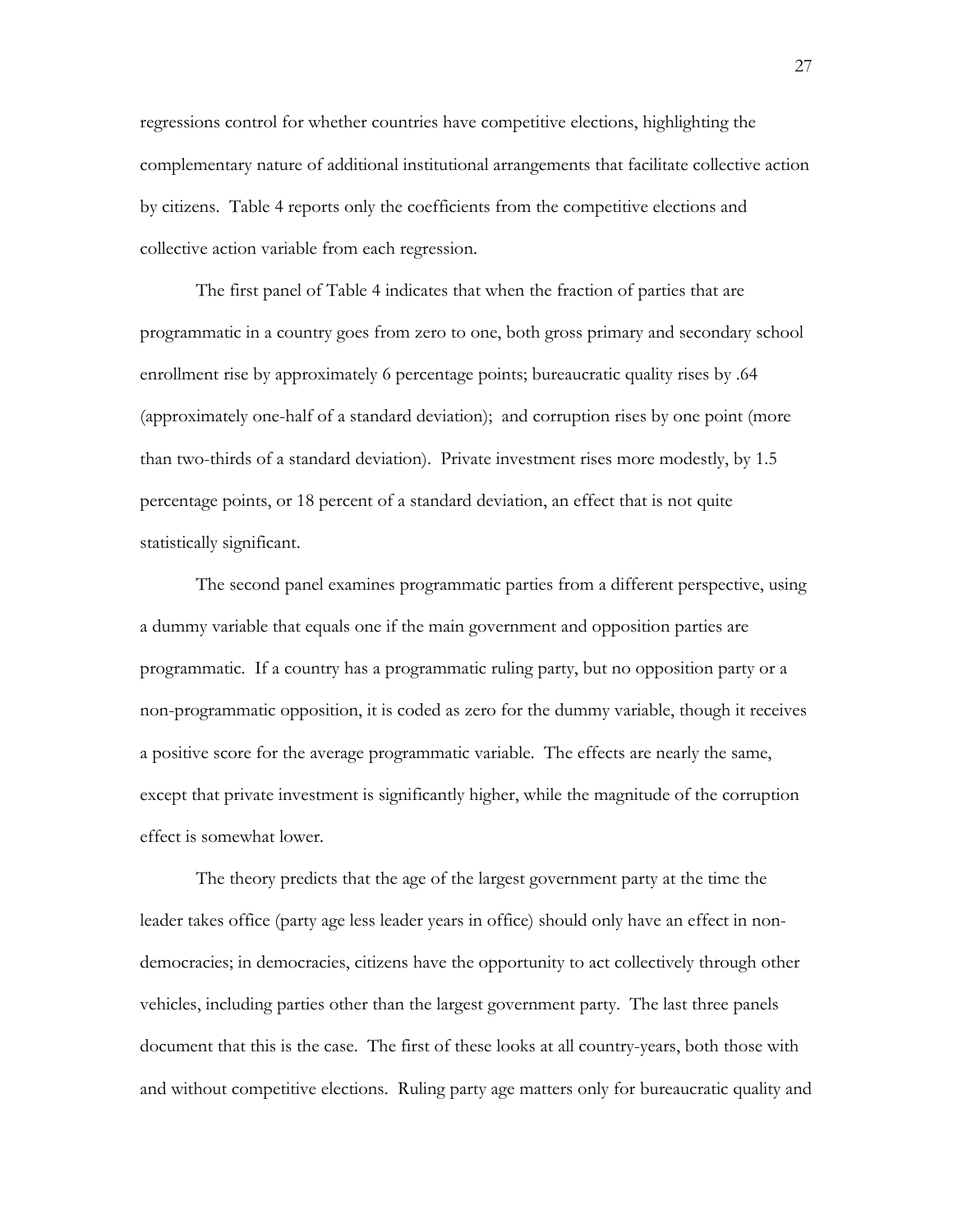governance: a one standard deviation increase in the party age variable is associated with approximately one-fourth of a standard deviation improvement in bureaucratic quality and corruption ratings.

|                                                                | Gross<br>Secondary<br>School | Gross<br>Primary<br>School<br>Enrollment Enrollment | Private<br>Investment/<br><b>GDP</b> | Bureaucratic<br>Quality<br>(ICRG) | Corruption<br>(ICRG) |  |
|----------------------------------------------------------------|------------------------------|-----------------------------------------------------|--------------------------------------|-----------------------------------|----------------------|--|
| Competitive elections, 0-1                                     | 1.13                         | 4.0                                                 | $-.41$                               | .29                               | 0.17                 |  |
|                                                                | (.55)                        | (.15)                                               | (0.62)                               | (0.103)                           | (0.17)               |  |
| Average of programmatic<br>dummy variables over all<br>parties | 6.22<br>(.01)                | 6.03<br>(.08)                                       | 1.51<br>(0.12)                       | .64<br>(0.00)                     | 1.01<br>(0.00)       |  |
| Competitive elections, 0-1                                     | .94                          | 4.65                                                | $-1.05$                              | .13                               | .05                  |  |
|                                                                | (.67)                        | (.13)                                               | (.20)                                | (.34)                             | (.69)                |  |
| Largest gov't. and<br>opposition parties<br>programmatic       | 6.74<br>(0.00)               | 6.3<br>(0.01)                                       | 1.54<br>(.05)                        | .55<br>(0.00)                     | .65<br>(0.00)        |  |
| Competitive elections, 0-1                                     | 2.76                         | 5.72                                                | .21                                  | .35                               | .26                  |  |
|                                                                | (.21)                        | (.05)                                               | (.81)                                | (.01)                             | (.00)                |  |
| Age of government party -                                      | .03                          | .02                                                 | $-.002$                              | .01                               | .01                  |  |
| leader years in office                                         | (.19)                        | (0.44)                                              | (.91)                                | (.002)                            | (0.002)              |  |
| AGE OF PARTY: ONLY COUNTRY-YEARS WITHOUT COMPETITIVE ELECTIONS |                              |                                                     |                                      |                                   |                      |  |
| Age of government party -                                      | .13                          | .28                                                 | .06                                  | .02                               | .02                  |  |
| leader years in office                                         | (.08)                        | (0.004)                                             | (.04)                                | (.001)                            | (0.00)               |  |
| AGE OF PARTY: ONLY COUNTRY-YEARS WITH COMPETITIVE ELECTIONS    |                              |                                                     |                                      |                                   |                      |  |
| Age of government party -                                      | .02                          | .02                                                 | $-.01$                               | .003                              | .003                 |  |
| leader years in office                                         | (.40)                        | (0.46)                                              | (.43)                                | (.15)                             | (0.10)               |  |

#### **Table 4: Citizen organization, competitive elections and public policy**

**(**Table reports only election and organization coefficients**) (***p*-values in parentheses, standard errors clustered by country**)**

Note: Results of ordinary least squares regressions of public policy and investment variables, using the corresponding specifications in Table 1, adding the indicated variable to capture citizen organization. Only the competitive elections and citizen organization coefficients are reported. Number of observations and  $R^2$  statistics similar to Table 1.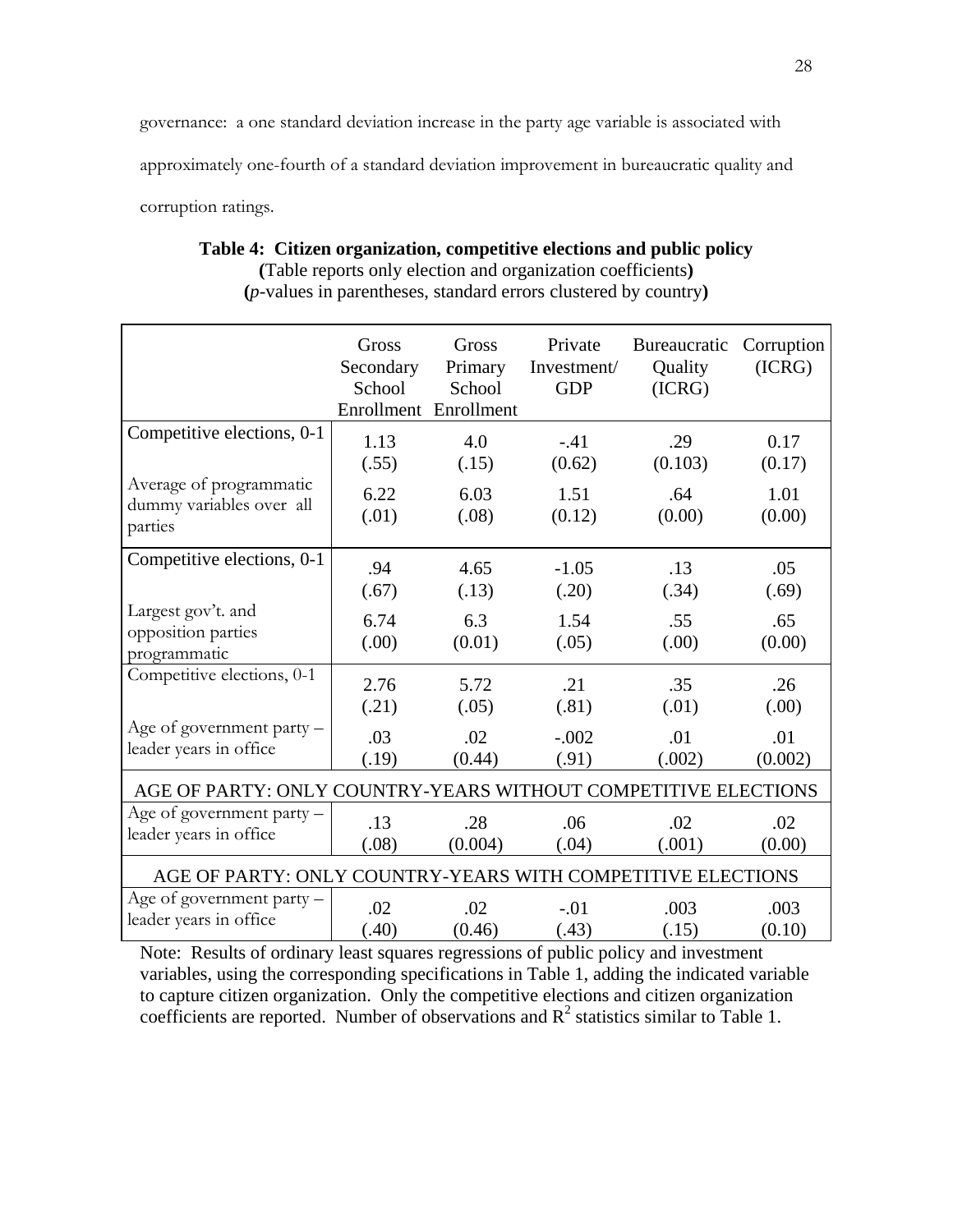The penultimate panel shows much higher effects in non-democracies. A one standard deviation increase in the party age variable is associated with an increase in primary school enrollment of nearly 5 percentage points; and about 2 percentages points in the case of secondary school. A one standard deviation increase in party age is associated with a 1 percentage point higher rate of private investment, consistent with Gehlbach and Keefer (2010); and twice the improvement in corruption and bureaucratic quality as in the estimation using the whole sample. In contrast, in the last panel, among countries with competitive elections, the only marginally significant effect of ruling party age is with respect to corruption.

|                                                                        | Gross      | Gross      | Private     | Bureaucratic Corruption |        |  |  |  |
|------------------------------------------------------------------------|------------|------------|-------------|-------------------------|--------|--|--|--|
|                                                                        | Secondary  | Primary    | Investment/ | Quality                 | (ICRG) |  |  |  |
|                                                                        | School     | School     | <b>GDP</b>  | (ICRG)                  |        |  |  |  |
|                                                                        | Enrollment | Enrollment |             |                         |        |  |  |  |
| Coefficients: Average of programmatic dummy variables over all parties |            |            |             |                         |        |  |  |  |
| Competitive                                                            | 9.56       | 7.26       | $-.18$      | .66                     | .92    |  |  |  |
| elections                                                              | (.001)     | (.08)      | (.87)       | (.01)                   | (0.00) |  |  |  |
| No competitive                                                         | 3.93       | 7.66       | 2.17        | .33                     | .79    |  |  |  |
| elections                                                              | (.23)      | (.11)      | (0.13)      | (0.08)                  | (0.00) |  |  |  |
| Coefficients: Largest gov't. and opposition parties programmatic       |            |            |             |                         |        |  |  |  |
| Competitive                                                            | 6.78       | 6.11       | .53         | .47                     | .65    |  |  |  |
| elections                                                              | (.001)     | (.01)      | (.46)       | (.001)                  | (0.00) |  |  |  |
| No competitive                                                         | 6.67       | 8.01       | 2.83        | .37                     | .31    |  |  |  |
| elections                                                              | (.05)      | (0.06)     | (.06)       | (.10)                   | (0.16) |  |  |  |

**Table 5: Citizen organization and public policy, democracies vs. non-democracies**

Note: Results of ordinary least squares regressions of public policy and investment variables, using the corresponding specifications in Table 1, adding the indicated variable to capture citizen organization. Only the competitive elections and citizen organization coefficients are reported. *p*-values in parentheses, standard errors clustered by country**.** 

Table 5 reports results showing that the effects of programmatic party variables are, as theory predicts, largely not regime dependent. In countries with competitive elections, the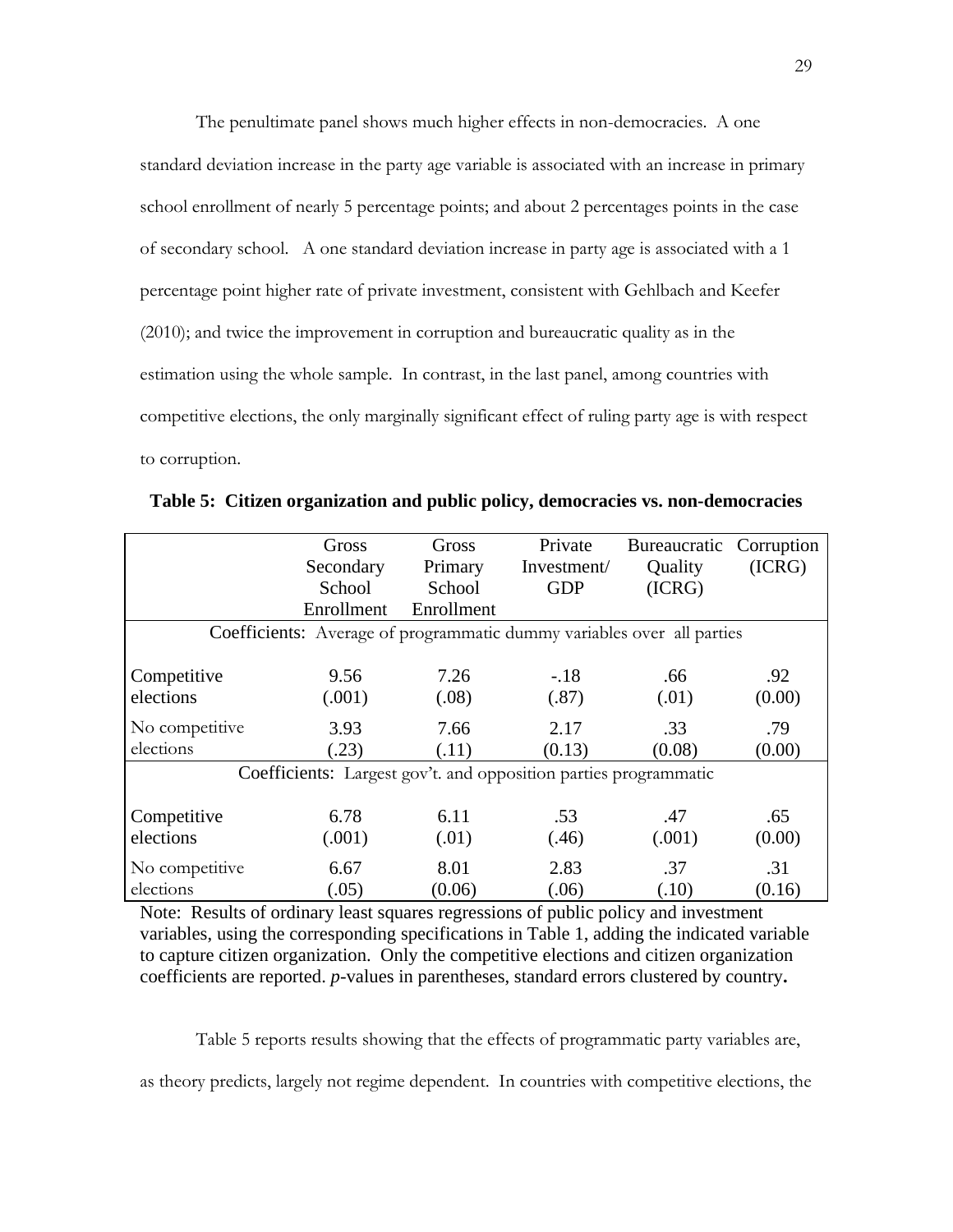effects of each programmatic party variable are as large or larger in magnitude as those reported in Table 4. In countries lacking competitive elections, the investment effects are stronger than in Table 4, and significant among those countries that lack competitive elections but have both a programmatic ruling and opposition party. However, the education effects of the average programmatic rating of all parties is weaker in nondemocracies than in Table 4; the effects of programmatic government *and* opposition parties on corruption and bureaucratic quality are weaker than in Table 4.

#### **Poor countries and collective action**

The results in Tables 4 and 5 indicate that organizations that facilitate collective action by citizens are significantly associated with policy outcomes, above and beyond the effect of competitive elections, and often when competitive elections themselves exhibit no influence. These findings are relevant for understanding obstacles to economic development only if these organizations are less common in poorer than in richer countries. In fact, this is the case.

Using data from 2008, for which the latest income data are available, Table 6 compares the three collective organization variables across rich and poor countries in three categories: all countries, all countries with competitive elections, and all countries without competitive elections. The differences are starkest with respect to the last variable, whether both the government and opposition parties are programmatic. More than four times as many rich countries as poor countries, and rich democracies as poor democracies, exhibit programmatic government and opposition parties. These are highly significant differences.

Across rich and poor non-democracies, comparisons are less reliable, since there are only 14 rich non-democracies in 2008, compared to more than 30 countries in each of the other cells. Nevertheless, the fraction of rich non-democracies with programmatic parties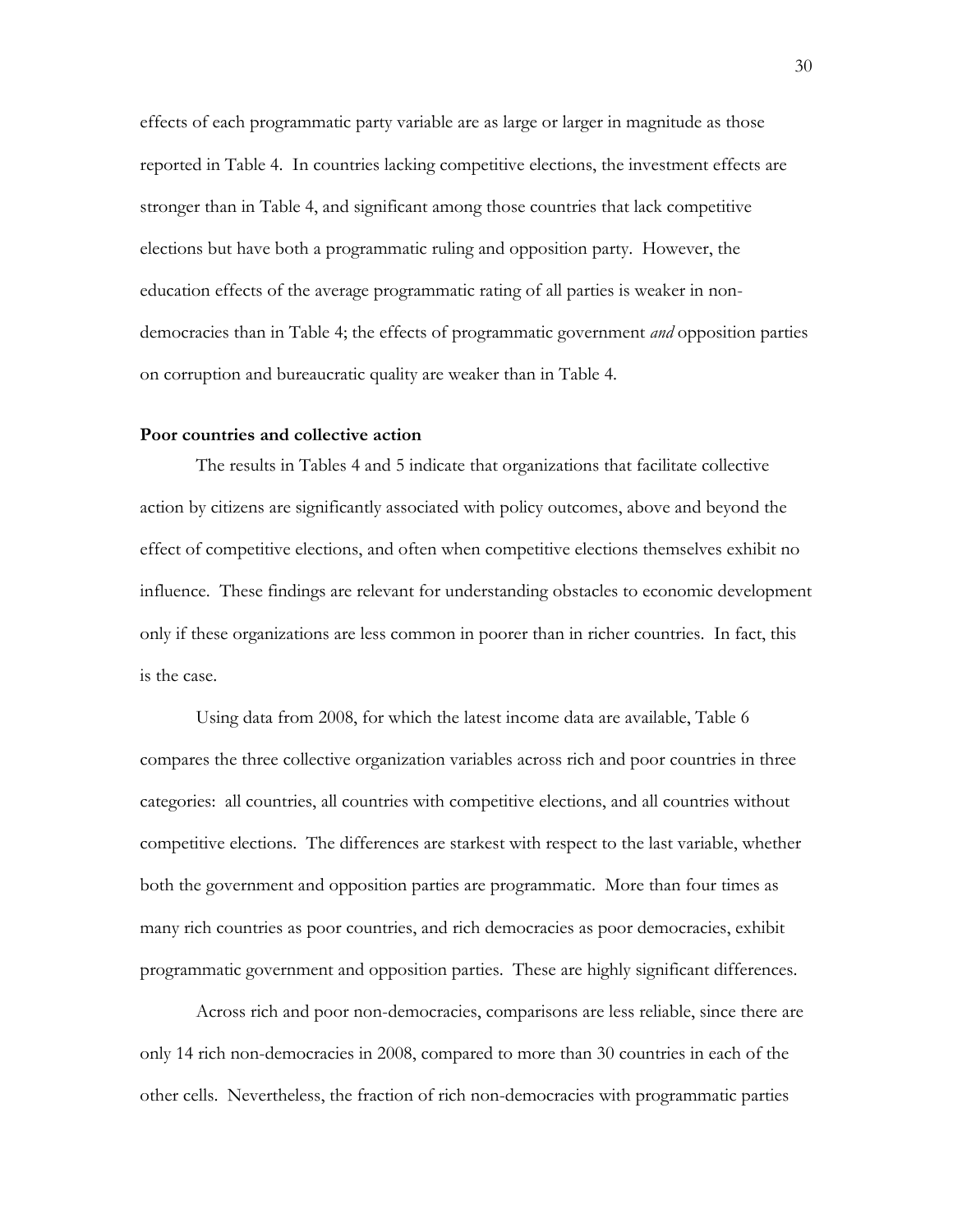was more than 50 percent greater than the fraction of poorer non-democracies. Compared to rich countries or rich democracies, poorer countries and poorer democracies also exhibit significantly younger ruling parties at the beginning of leader terms and higher average rates of programmatic parties overall.

|                                                                             | All countries |              | Competitive<br>elections |              | No competitive<br>elections |             |
|-----------------------------------------------------------------------------|---------------|--------------|--------------------------|--------------|-----------------------------|-------------|
|                                                                             | Poor          | Rich         | Poor                     | Rich         | Poor                        | Rich        |
| Age of largest governing<br>party when leader took<br>power                 | 18.2<br>(73)  | 37.7<br>(69) | 19.4<br>(42)             | 39.2<br>(62) | 16.5<br>(31)                | 24.4<br>(7) |
| Average of programmatic<br>dummy variables over all<br>parties              | .39<br>(74)   | .73<br>(69)  | .39<br>(43)              | .76<br>(62)  | .38<br>(31)                 | .44<br>(7)  |
| Both largest government and<br>largest opposition party are<br>programmatic | .15<br>(68)   | .62<br>(69)  | .16<br>(43)              | .68<br>(62)  | .12<br>(25)                 | .14<br>(7)  |

**Table 6: The organization of citizens for collective action across richer and poorer countries (2008) (Number of countries in parentheses)**

**Note**: The comparison is of countries in 2008. Poorer and richer countries are those below or above the median per capita income in 2008; democracies are countries with competitive elections (legislative and executive indices of competitive elections from the Database of Political Institutions equal to seven)

Neither difference is significant comparing poor and rich non-democracies and ruling party age is actually somewhat lower in richer non-democracies. However, oil-rich countries disrupt this last comparison. As Gehlbach and Keefer (2009) argue, leaders of resource rich countries are less likely to institutionalize their political parties, but incomes are still likely to be high. Consistent with this, if Middle Eastern countries are excluded from the comparisons in Table 6, all of the other differences remain approximately the same, but the party years variable remains approximately 16 in the poor non-democracies, but rises to 24 in the (now only seven) rich non-democracies.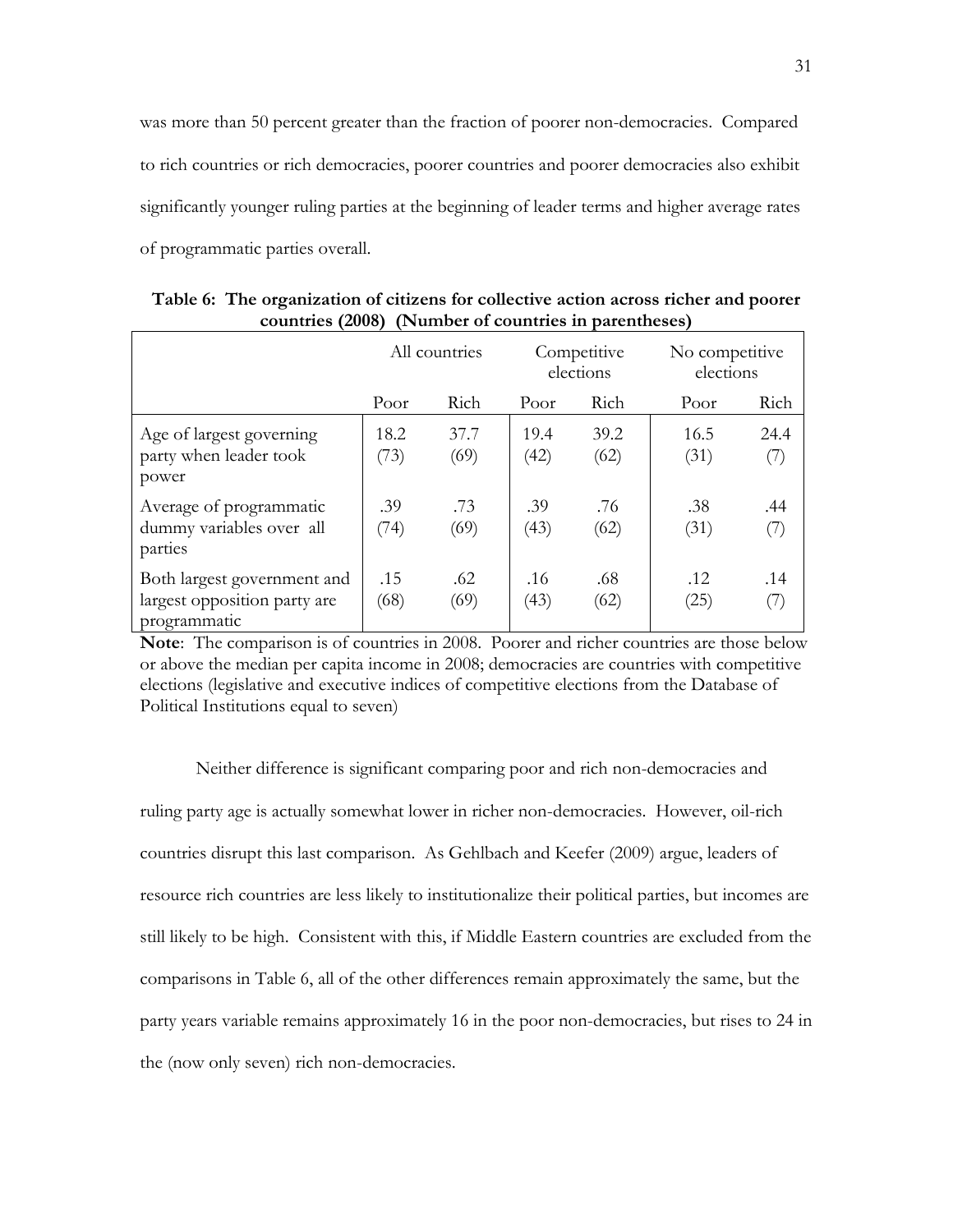#### **Conclusion and implications for policy**

Analyses of the political economy of development generally stop short of probing the organizational obstacles to collective action by citizens and, when they investigate them, tend to give short shrift to the role and characteristics of political parties. Policy makers encourage reforms that give the poor greater voice (community-based development, social funds, national elections, reserved seats for lower caste citizens or for women), but pay less attention to the ability of the disenfranchised to act collectively, or to be organized to act collectively, in support of their interests. Unobserved heterogeneity across communities or countries in the degree to which citizens can act collectively likely explains the weak evidence supportive of the development impact of community-led development strategies or competitive elections: simply enfranchising citizens at the community or national levels is insufficient to ensure that politicians have strong incentives to pursue citizens" interests.

The literature discusses a wide array of factors that can disrupt collective action by citizens, ranging from lack of information to social polarization. The analysis here argues that organizations are key to the solution of collective action problems and that one key type of organization is the political party. Organizations that support collective action should receive greater attention in these discussions. For example, ethnic appeals are often, and perhaps correctly, viewed as a precursor to ethnic conflict. However, political parties that solve the collective action problems of a society"s ethnic groups could leave a society better off than if it had no political parties at all to mitigate collective action problems. Keefer (2010) uses Afrobarometer data to argue that political parties in Africa, though they rely on ethnic appeals to mobilize support, do not solve the collective action problems of ethnic groups. Instead, the sources of partisan preference suggest that citizens are unorganized and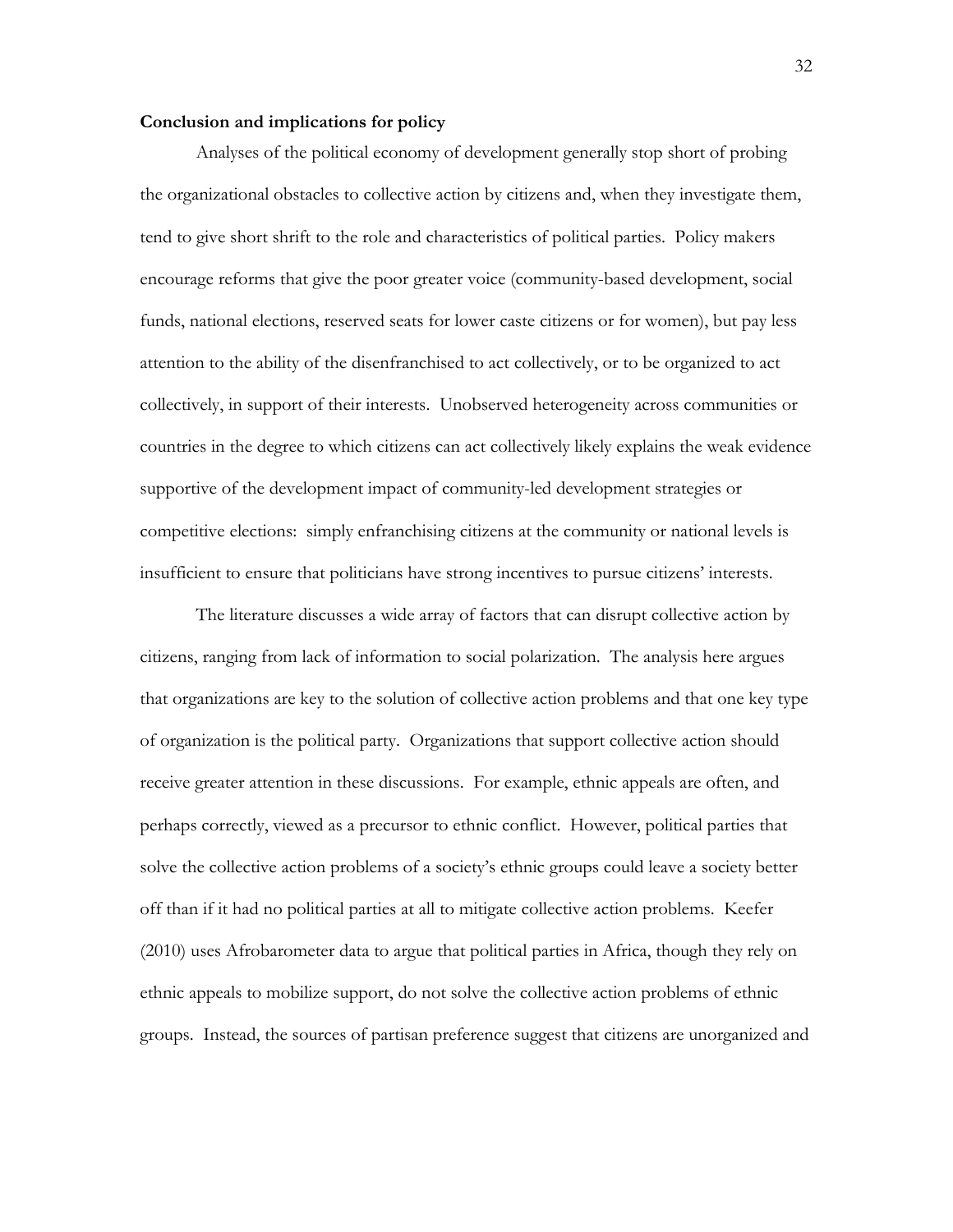unable to enforce the promises of political competitors: vote-buying has a larger effect on partisan preference than ethnic group membership.

Political parties are not the only mode of solving citizen collective action problems. Civil society and non-governmental organizations can do the same. Indeed, donor support for these organizations has as its implicit or explicit goal the oversight of government and the empowerment of citizens. However, donor efforts tend not to be guided by the conditions outlined here, under which organizations explicitly aim to mitigate the obstacles to collective action confronted by citizens. For example, these organizations tend to be built around individuals who are only weakly accountable to the organizations" members or clients (the civil society entrepreneur who obtains donor funding, for example). These organizations may have an advantage that under-funded political parties cannot match, to promise incumbents whom they support higher post-retirement rewards if they adhere to the organization"s goals than if they renege. However, the source of this advantage is usually the donor funding to which NGOs and CSOs have access, but that political parties do not.

Policy recommendations can only be suggestive before much more work is done uncovering the particular characteristics of political parties and other organizations that increase the incentives of politicians to pursue public policies in the public interest. Still, the evidence presented here provides ample motivation to investigate further such key questions as the conditions under which political entrepreneurs form a programmatic or machine party, leaving themselves open to membership challenges; the mechanisms of member control that are sufficient to limit leader shirking; and whether the roots of East Asian exceptionalism can be found in collective action.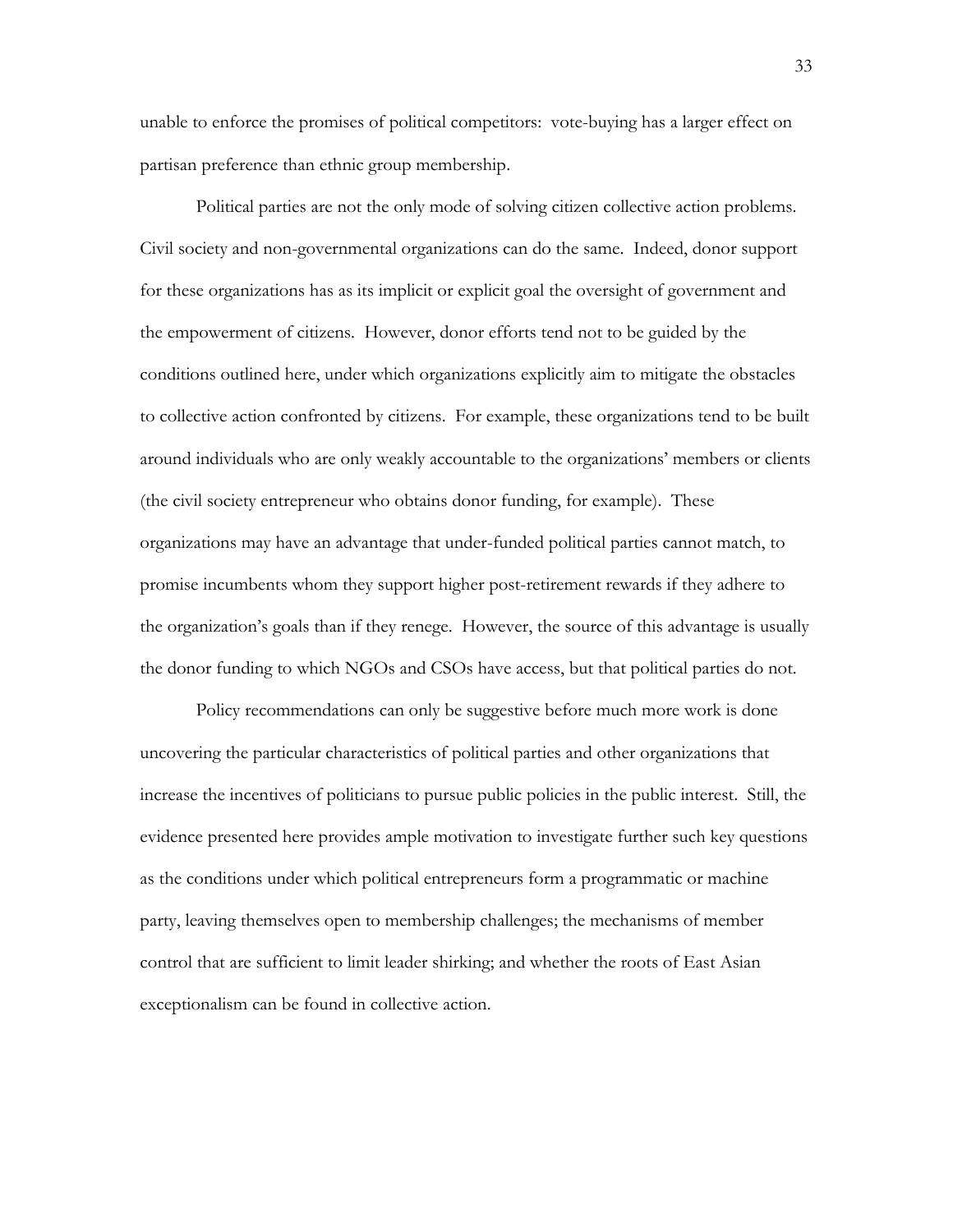#### **References**

- Acemoglu, Daron and James A. Robinson (2006). *Economic Origins of Dictatorship and Democracy*. New York: Cambridge University Press.
- Araujo, Caridad, Francisco Ferreira, Peter Lanjouw and Berk Özler (2008). "Local Inequality and Project Choice: Theory and Evidence from Ecuador." *Journal of Public Economics* 92(5-6), 1022-1046 (June).
- Baland, Jean-Marie and James A. Robinson (2008). "Land and power: theory and evidence from Chile." *American Economic Review* 98:5, 1737-65 (December).
- Bates, Robert H. (1983). *Essays on the Political Economy of Rural Africa*. Cambridge: Cambridge University Press
- Baum, Matthew A. and David A. Lake (2003). "The Political Economy of Growth: Democracy and Human Capital." *American Journal of Political Science* 47: 2, 333-347 (April).
- Beck, Thorsten, George Clarke, Alberto Groff, Philip Keefer, and Patrick Walsh (2001). "New Tools in Comparative Political Economy: The Database of Political Institutions." *World Bank Economic Review*, 15:1, 165-176.
- Cox, Gary W. (1997). *Making Votes Count: Strategic Coordination in the World's Electoral Systems*. New York: Cambridge University Press.
- Ferejohn, John (1986). "Incumbent performance and electoral control." *Public Choice* 50: 5- 26.
- Gaspart, Frederic and Jean-Philippe Platteau (2007). "Is Cheap Aid Money for Participatory Development Desirable for the Poor?" Mimeo, Centre for Research on the Economics of Development, Faculty of Economics, University of Namur (September).
- Gehlbach, Scott and Philip Keefer (2009). "Investment Without Democracy: Ruling-Party Institutionalization and Credible Commitment in Autocracies." Working Paper, University of Wisconsin Department of Political Science.
- \_\_\_\_\_ (2010). "Private Investment and the Institutionalization of Collective Action in Autocracies: Ruling Parties and Legislatures." Working Paper, University of Wisconsin Department of Political Science.
- Keefer, Philip. (2007). "Clientelism, credibility and the policy choices of young democracies." *American Journal of Political Science* 51:4, 804-821 (October).
- \_\_\_\_\_ (2008). "Insurgency and credible commitment in autocracies and democracies." *World Bank Economic Review*. 22:1, 33-61